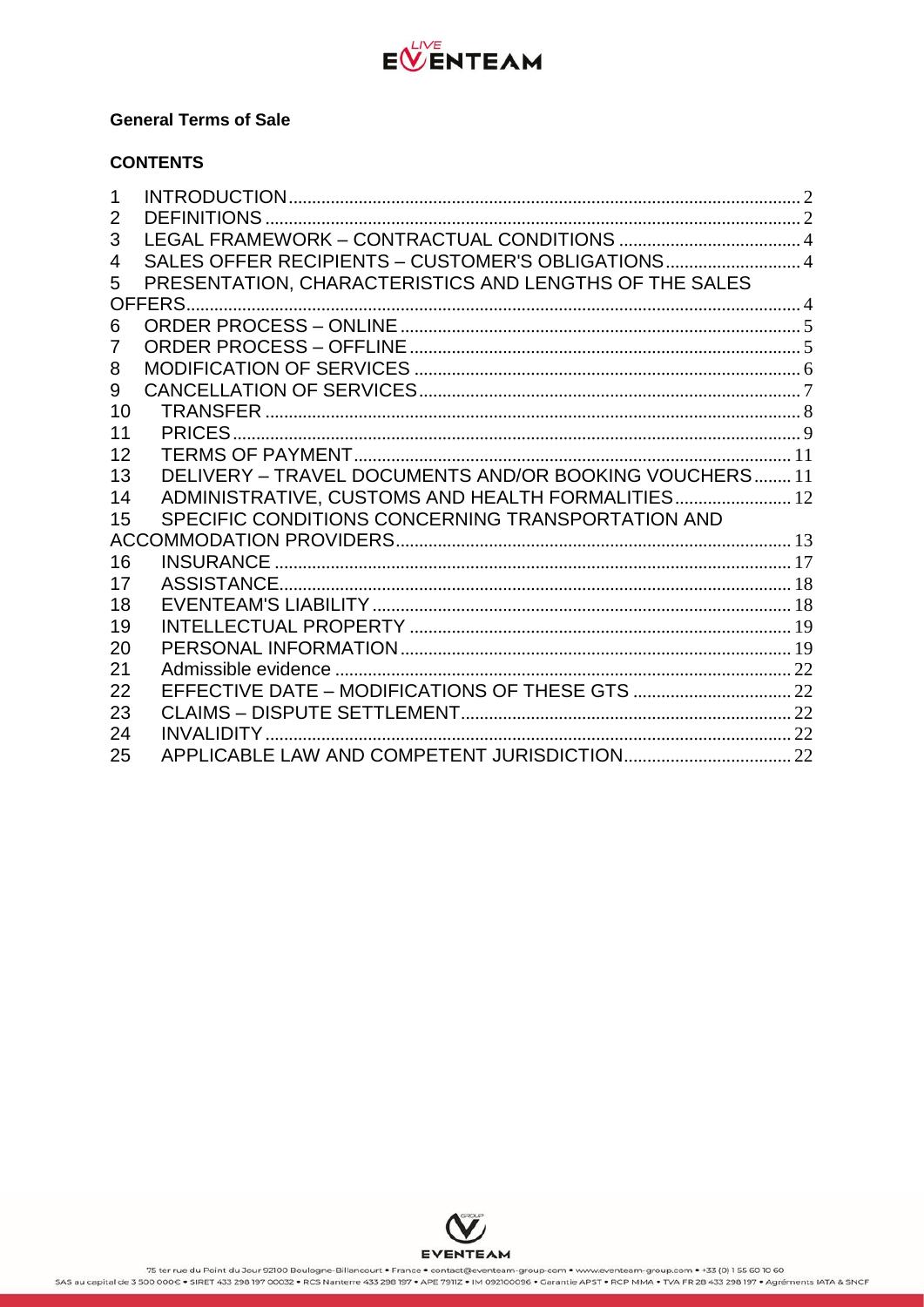

## <span id="page-1-0"></span>**1 INTRODUCTION**

EVENTEAM is a Simplified Joint Stock Company with a sole Associate (SASU) with share capital of 3,500,000 euros, registered in the Nanterre Trade and Companies Register under number B 433 298 197, whose head office is located at 75 Ter rue du Point du Jour, 92100 Boulogne-Billancourt. EVENTEAM is registered in the French Register of Travel Operators under No. IM 092100096 and a member of APST (Association Professionnelle de Solidarité du Tourisme / Professional Tourism Solidarity Association - 15 avenue Carnot, 75017 Paris), which insures its financial guarantee against insolvency, and has taken out a professional liability insurance policy with MMA, 19 boulevard Alexandre Oyon 72030 Le Mans Cedex 9 (Le Mans Register of Trade and Companies No. 440 048 882), under No. 144.664.520. EVENTEAM is IATA approved, No. 20 -2 6357 4.

EVENTEAM offers to sell Travel services, where appropriate, in the form of Package **Tours**. Furthermore, in addition to its travel agency business, EVENTEAM offers hospitality and Event Ticket sales services, which are subject to the distinct Specific Conditions of this document. Ticket sales are governed specifically by the Specific Conditions, which generally cover the Event site accessibility conditions, the code of conduct to comply with on the Event site, especially entrance to the site (including departures and readmissions), security controls, health, personal belongings, forbidden or restricted objects, prohibited behaviours, prohibition to make audio or video recordings or to take photographs, etc., the prohibition to resell Tickets other than according to the conditions provided for by the Organiser, the consequences of a late show, deferral or cancellation of an Event, etc.

These General Terms of Sale apply for the sale of Travel services, where appropriate in the form of a Holiday Package, as defined hereafter, plus where necessary by the Specific Conditions.

In placing an Order for Services with EVENTEAM, you acknowledge that you have read these General Terms of Sale and the Specific Conditions, where applicable, before you confirmed your Order. The confirmation of your Order signals your acceptance without reservation of these general conditions in accordance with the Order process defined herein.

You undertake to inform the beneficiaries of the Services ordered from EVENTEAM of all of the aforementioned conditions.

# <span id="page-1-1"></span>**2 DEFINITIONS**

In these General Terms of Sale, the terms and expressions identified by a capital letter, whether they are used in the single or plural form, have the meaning indicated hereafter.

- 2.1 **Ticket**: Designates a ticket that lets its holder attend an Event. The Specific Conditions for each Event govern the sale and use of Tickets, taking into account in particular the obligations imposed by the Organisers on EVENTEAM.
- 2.2 **Customer** (or **buyer**): designates anyone who places an Order for Tourism Services with EVENTEAM. When the Customer goes through an agent, the agent is deemed to have received all the powers to commit the Customer. EVENTEAM reserves the right to ask the Customer for an affidavit certifying the existence and limits of the duties he granted the agent, it being noted that if he fails to provide such affidavit, EVENTEAM reserves the right to not perform the Order placed by an agent.
- 2.3 **GTS** designates these General Terms of Sale for EVENTEAM tourism Services.
- 2.4 **Order**: designates any order for Services placed and confirmed by the Customer on the Website or on an order form sent by the Customer to EVENTEAM.
- 2.5 **Specific Conditions**: designates the contractual conditions specific to certain types of services or the sale of Tickets associated with an Event (Examples: General Terms of Sale for a Ticket, general

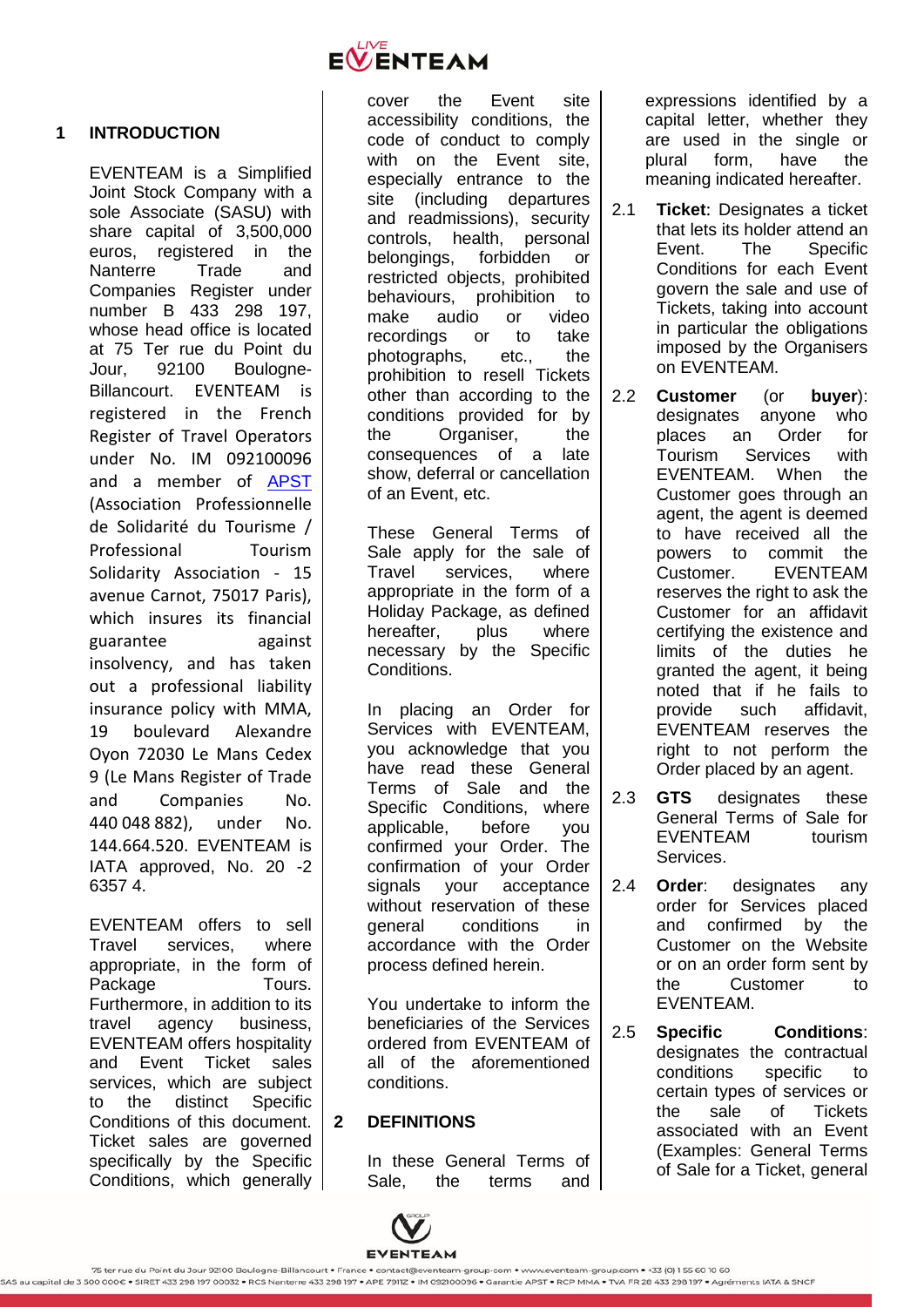

conditions applicable to hospitality services, conditions imposed by the Organiser of an Event, etc.) published on the Website or sent to the Customer before he confirms his Order.

2.6 **Event**: designates any sports, cultural or leisure event for which EVENTEAM is authorised to sell Tickets and/or offer hospitality services or Package Tours, including in particular a show, a concert. tournaments, competitions, matches, rallies, Olympic games, etc. The calendar of Events offered by EVENTEAM is shown on its Website or in its brochures and is updated regularly.

2.7 **Holiday Package**: designates, pursuant to §II – A of article L.211-2 of the French Code of Tourism, the consolidation of at least two different types of travel services for the same trip or holiday stay, exceeding twenty-four hours or including an overnight stay, if:

> 1° These services are consolidated by a single professional, including at the traveller's request or according to his choice, before a unique contract covering all of these services is concluded;

> 2° Independently of the potential conclusion of separate contracts with providers of individual travel Services, these services are:

a) Either purchased from a single retail outlet and chosen before the traveller agrees to pay;

b) Or proposed, sold or billed at an all-inclusive price or a total price;

c) Or announced or sold under the designation "package" or under a similar designation;

d) Or consolidated after a contract is concluded whereby a professional authorises the traveller to choose among a selection of different types of travel Services;

e) Or purchased from distinct professionals due to related online booking procedures, where the traveller's name, terms of payment and email address are transmitted by the professional with whom the initial contact was established to one or more other professionals and where a contract with this or these other professionals is concluded no more than twenty-four hours after the first travel Service's booking confirmation.

B. - The consolidations of travel Services where only one of the types of travel Services mentioned in 1°, 2°, or 3° of the travel Service definition is consolidated with one or more of the travel services mentioned in 4° of the travel Service definition does not constitute a package if these latter services:

1° Do not represent a significant part of the value of the consolidation, are not announced as being an essential characteristic of the consolidation or do not constitute one way or another such a characteristic, or

2° Are chosen and purchased only after the provision of a travel Service mentioned in 1°, 2° or 3° of the travel Service definition has commenced.

2.8 **Organiser**: designates the legal entity or entities responsible for organising an Event.

- 2.9 **Service**: designates the accommodation, transport and more generally the tourism services offered by EVENTEAM on its Website or in its brochure, marketed, where appropriate, individually or in the form of a Holiday Package.
- 2.10 **Travel service**: designates, pursuant to §I of article L.211-2 of the French Code of Tourism:

1° Passenger transport;

2° Accommodation which is not an integral part of the passenger transport and which does not have a residential objective;

3° The rental of private passenger cars, other category M vehicles as defined in article R.311-1 of the French Highway Code with a maximum design speed greater than 25 km/h or motorcycles as defined in article R.311-1 of the French Highway Code that require a class A drivers permit to operate pursuant to the provisions of article R.221-4 of the same code.

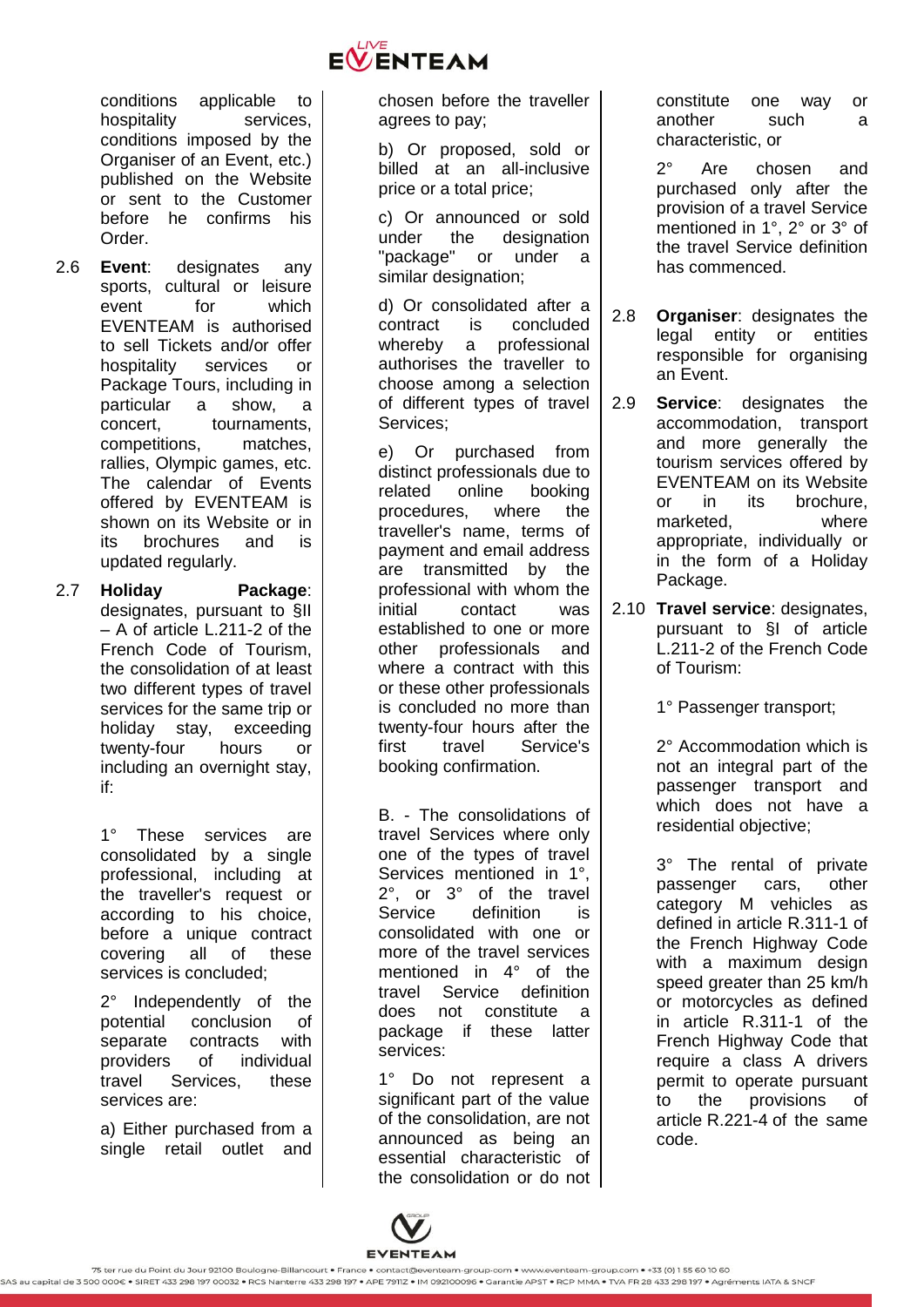

2.11 **Website**: designates the www.eventeam.fr website edited by EVENTEAM and all sites specific to the events at the same domain.

### <span id="page-3-0"></span>**3 LEGAL FRAMEWORK – CONTRACTUAL CONDITIONS**

The sale of Tourism services is governed by Title I of Book II of the French Code of Tourism regarding the organisation of the sale of trips and stays.

- 3.1 The Services offered by EVENTEAM are described in its brochures and/or on its Website. They include in particular transport. accommodation and other local Services (transfer(s), excursion(s), visit(s), etc.), which can be offered individually or in the form of a Holiday Package.
- 3.2 The tourism Services offered by EVENTEAM are exclusively subject, concerning their description and their operating procedures, to:
	- (i) these GTS, (ii) potentially applicable **Specific Conditions** (especially, concerning Ticket Orders, to the Organisers' general conditions), (iii) the presentation
	- of offers proposed on the EVENTEAM Website and/or in its brochures, (iv) the detailed
	- proposals, Order forms and

quotations established by EVENTEAM and accepted by the Customer.

The documents covered in paragraphs (i) to (iv) above constitute, together, the contract that binds EVENTEAM to the Customer, to the exclusion of any other document and in particular the Customer's general purchase conditions, which are expressly precluded.

- <span id="page-3-1"></span>**4 SALES OFFER RECIPIENTS – CUSTOMER'S OBLIGATIONS**
- 4.1 **Legal Capacity:** The Customer guarantees that he is an adult and has the full legal capacity to place an Order with EVENTEAM.
- 4.2 **Exactness of the personal information provided – modifications:** The Customer expressly guarantees that the personal information he provided while placing the Order is exact. The Customer alone will be liable for his errors or omissions in the Order form. It is the Customer's responsibility to make sure that the information (identity, email address, postal address, passport number, etc.) he might communicate while placing the Order is correct and to immediately inform EVENTEAM by any means capable of acknowledging receipt, such as an email sent to to sportandtravel@eventeam. group.com or a registered letter with acknowledgement of receipt sent to [Eventeam,

75 rue du Point du Jour, 92100 Boulogne-Billancourt, France], of any modification that could affect the information. Subject to the stipulations provided for in article [8](#page-5-0) (Modifications) and [10](#page-7-0) (Transfer) and provided that a modification is still possible, EVENTEAM will make the requested modifications subject to the prior payment of the corresponding expenses.

4.3 **Information obligation:** The Customer must inform EVENTEAM, in writing and prior to any booking, of any particularity concerning the Customer or the participants, which could affect the success of the trip or, more generally, the Services ordered (handicap, disability, presence of an animal, transport of large, heavy or special baggage, etc.). The complete and total care of the handicap or disability is the Customer's sole responsibility. The Customer must ensure he is physically and mentally apt for the trip or stay, which he chooses in the context of the Services ordered.

<span id="page-3-2"></span>**5 PRESENTATION, CHARACTERISTICS AND LENGTHS OF THE SALES OFFERS** 

5.1 **Description:** The description of the trip or stay sent to the Customer is the one EVENTEAM is aware of when the information is entered. This information may change and be modified under the conditions provided for in this document. EVENTEAM will then endeavour to

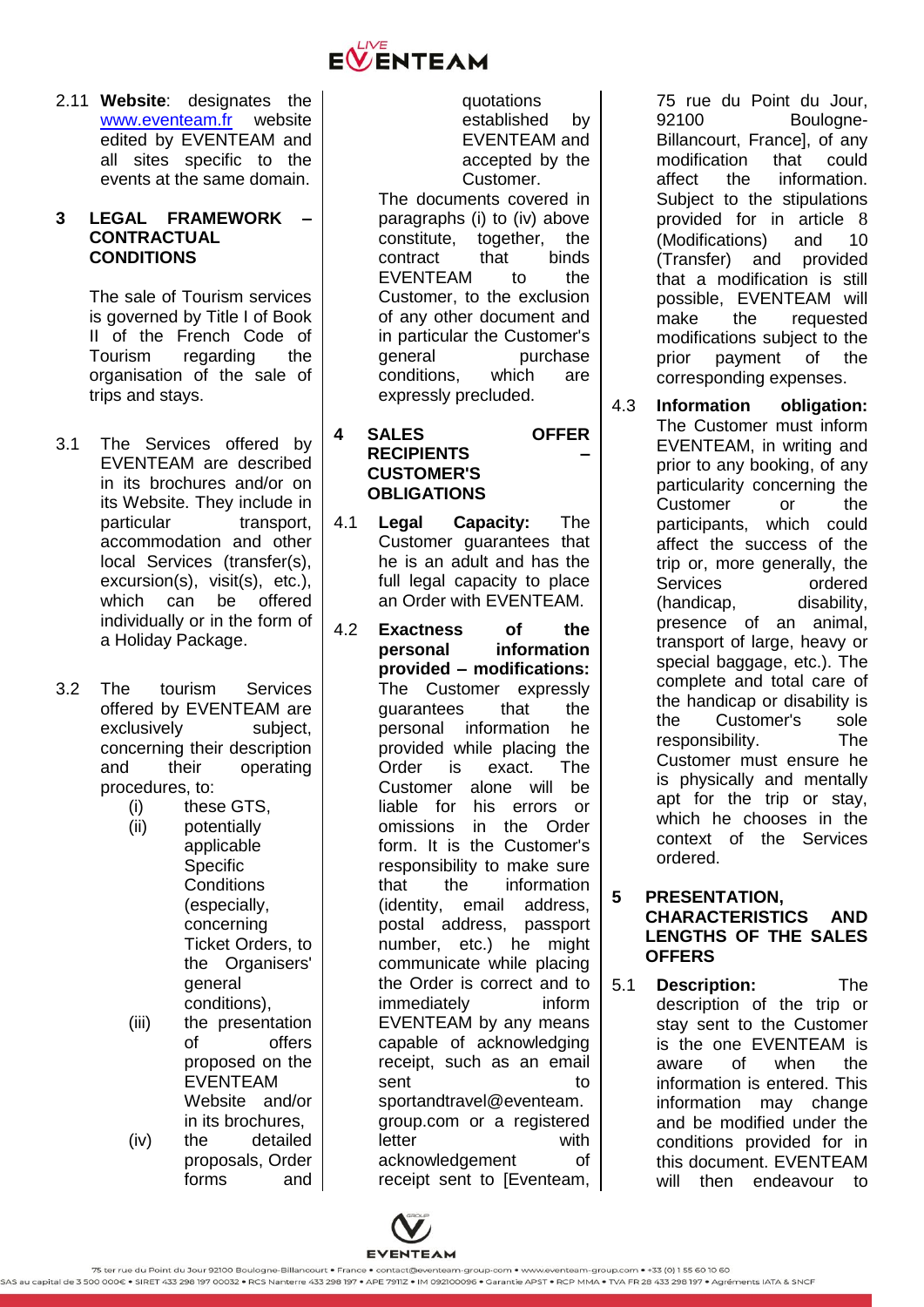

update the description as soon as reasonably practicable. Under the conditions provided for by the French Code of Tourism and article [8](#page-5-0) (Modifications),

EVENTEAM reserves the right to modify the information, especially the price and contents of the transport Services, the identity of the passenger carrier and the hotels, provided they are replaced by the same class of establishments.

- 5.2 **Illustration of offers:** The purpose of the descriptive sheets and photographs illustrating the offers is to inform Customers, before they place their Order, of the contents of the proposed Services and, where applicable, the class of accommodation or the degree of comfort. They only commit EVENTEAM to this strict extent.
- 5.3 **Period of validity:** The sales offers proposed by EVENTEAM on the Website are valid as long as they remain online or within the limit of the available seats at the time of the Order. Placing an Order does not guarantee the Customer that the envisaged trips or stays will be attributed automatically. This attribution will be confirmed by any means (sending tickets, travel vouchers and/or booking documents) no later than seventy-two business hours after the Order. Orders on the Website are processed in their order of arrival, within the limits of available stock.

#### <span id="page-4-2"></span>5.4 **Promotions and Special Offers:** Promotions and special offers cannot be combined with other offers or promotions proposed by EVENTEAM or its suppliers (unless specifically provided otherwise). The conditions applicable to these promotions or special offers are specified on the Website or in the corresponding brochure. The Customer is expressly informed that these offers or promotions are only valid during a determined period, based on the chosen product, and until the stock attributed by EVENTEAM is depleted.

# <span id="page-4-0"></span>**6 ORDER PROCESS – ONLINE**

6.1 The Customer can place an Order for Services online on the Website according to a step-by-step confirmation process (tickbox, confirmation by click): 1. Open an account. Placing an Order for Services online on the Website assumes that the Customer has first created a Customer account; 2. The Customer selects the Services after having familiarised himself with

> their essential features; 3. Fill in the mandatory fields of the Order form, it being noted that to avoid any problem confirming the Order and/or delivering the Tickets, the Customer must provide an exact and complete address and phone number. Any input error and/or intentionally incorrect information incurs the Customer's liability;

4. The Customer verifies the information shown in the summary or the "Order confirmation" summarising all choices and the total price of the Service(s) ordered and the delivery and billing addresses;

5. The Customer accepts without reservation the GTS, the insurance conditions and potentially the applicable additional Specific Conditions;

6. The Customer confirms his Order online on the Website after entering and confirming the online payment information with the commitment to pay the sums due;

7. EVENTEAM confirms the Order by email sent to the address entered by the Customer on the form referred to in step 3. This confirmation marks the definitive confirmation of the Order.

- 6.2 **Confirmation of the Order**: Once the Order has been confirmed and paid for according to the process defined above, it is deemed firm and definitive and can only be modified or cancelled under the conditions exhaustively provided for in this document, it being noted that some Services cannot be modified or cancelled after the Order.
- 6.3 **No right of withdrawal:**  The Customer is informed that he doesn't benefit from any right of withdrawal pursuant to article L.221-28 12° of the French Consumer Code.

## <span id="page-4-1"></span>**7 ORDER PROCESS – OFFLINE**

7.1 The trip or stay Orders placed by telephone, email or regular mail observe the

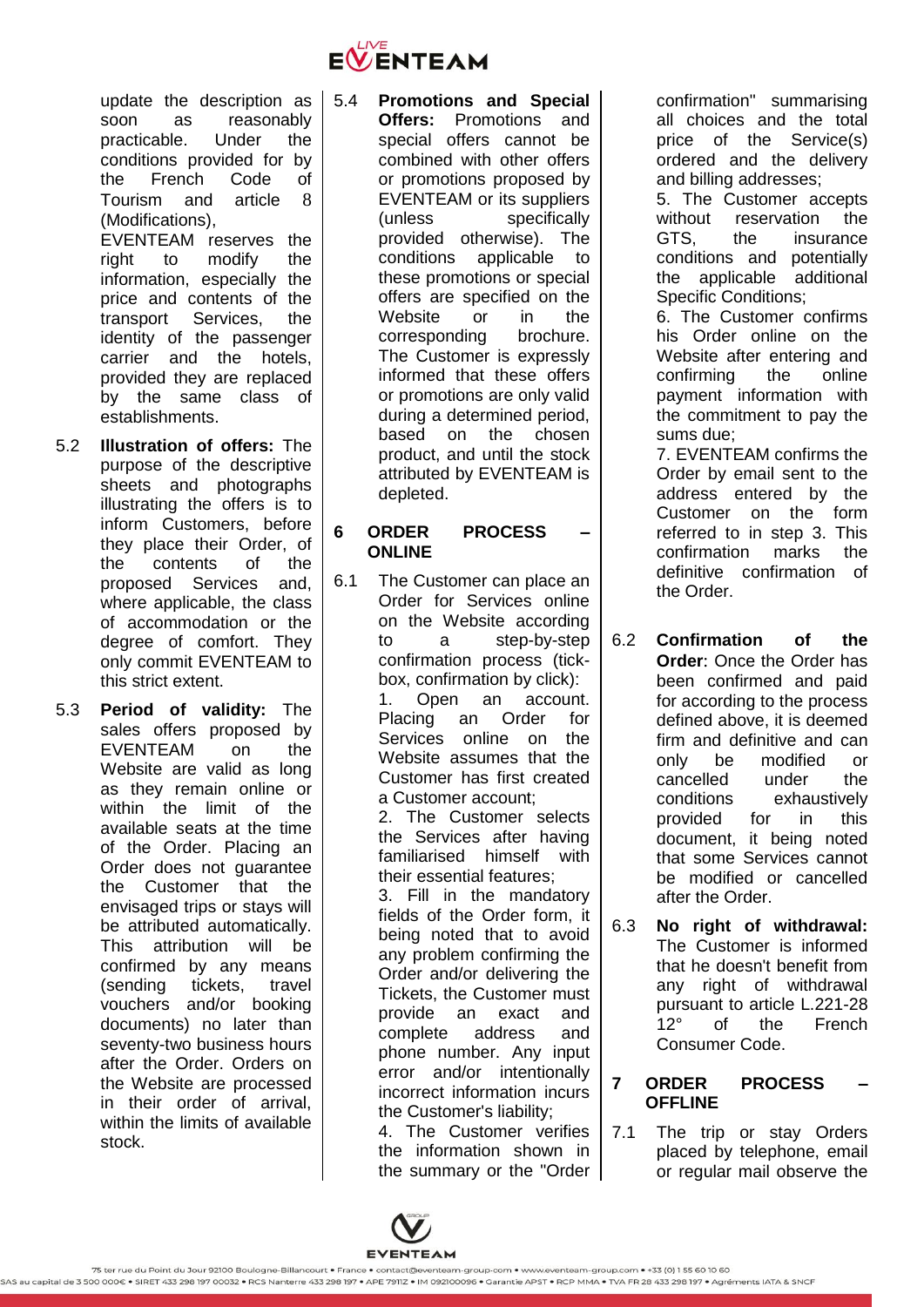

following process: EVENTEAM sends to a Customer who so requests, by email or regular mail, a quotation and/or Order form for Services, accompanied by the General Travel Conditions and applicable Specific Conditions, which must be returned to EVENTEAM after the Customer has duly accepted and signed them, by any means capable of obtaining an acknowledgement of receipt (fax and email in particular).

- 7.2 **Confirmation of the Order**: EVENTEAM will confirm the Order subject to (i) the availability of the agreed on Services, (ii) receipt of the documents and/or guarantees potentially requested from the Customer and (iii) the complete payment of the price or the agreed instalment towards the total price for the Services, pursuant to the stipulations provided for in article [12.](#page-10-0) As soon as the first instalment is cashed and/or the Order confirmed, the Customer is definitively committed and can only modify or cancel his Order under the conditions provided for in this document hereafter.
- 7.3 **No right of withdrawal:** The Customer is informed that he doesn't benefit from any right of withdrawal pursuant to article L.221-28 12° of the French Consumer Code.
- <span id="page-5-0"></span>**8 MODIFICATION OF SERVICES**

#### 8.1 **Modifications on account of the Customer**

Any request by the Customer to modify the Services included in the Holiday Package (especially to insert new Services, excluding requests to modify the name of participants or requests to transfer the Services, which are dealt with in article [10](#page-7-0) hereafter) shall be submitted by any means capable of obtaining an acknowledgement of receipt and remains subject to EVENTEAM's prior written authorisation. Provided that the modifications can be made, the resulting modifications are subject to prior payment by the Customer of fixed modification fees of 75 Euros all taxes include per person affected by the desired modification.

However, EVENTEAM may exempt the Customer from paying these fees in the case where the modification desired by the Customer would have the effect of increasing the initial price, caused in particular by:

- an increase in the number of participants,
- the extension of the trip beyond the initial planned return date,
- the replacement of meal plans, or
- an order for additional Services.

In this case EVENTEAM will only invoice the additional price resulting from these modifications.

EVENTEAM reserves the right to refuse the modifications desired by the Customer, especially if they cannot be implemented physically.

### 8.2 **Modifications on account of EVENTEAM**

**Before the departure:** If, before the departure, an outside event, imposing itself on EVENTEAM as defined in article L.211-13 of the French Code of Tourism, forces EVENTEAM to modify an essential component of the programme established with the Customer as part of a Holiday Package, EVENTEAM shall inform the Customer as quickly as possible pursuant to article R.211-9 of the French Code of Tourism. The Customer may then exercise his rights recognised in article R.211- 9 of the French Code of<br>Tourism and inform Tourism and inform EVENTEAM of his decision by any means capable of obtaining an acknowledgement of receipt within a maximum of two (2) days after EVENTEAM notifies the Customer of the modification. If the Customer fails to provide a written response within the aforementioned time period, he will be deemed to have accepted the modification in question.

**After the departure**: If, after the departure, EVENTEAM is unable to supply a significant portion of the Services provided for as part of a Holiday Package, representing a substantial percentage of the price paid (more than 40%) by the Customer,

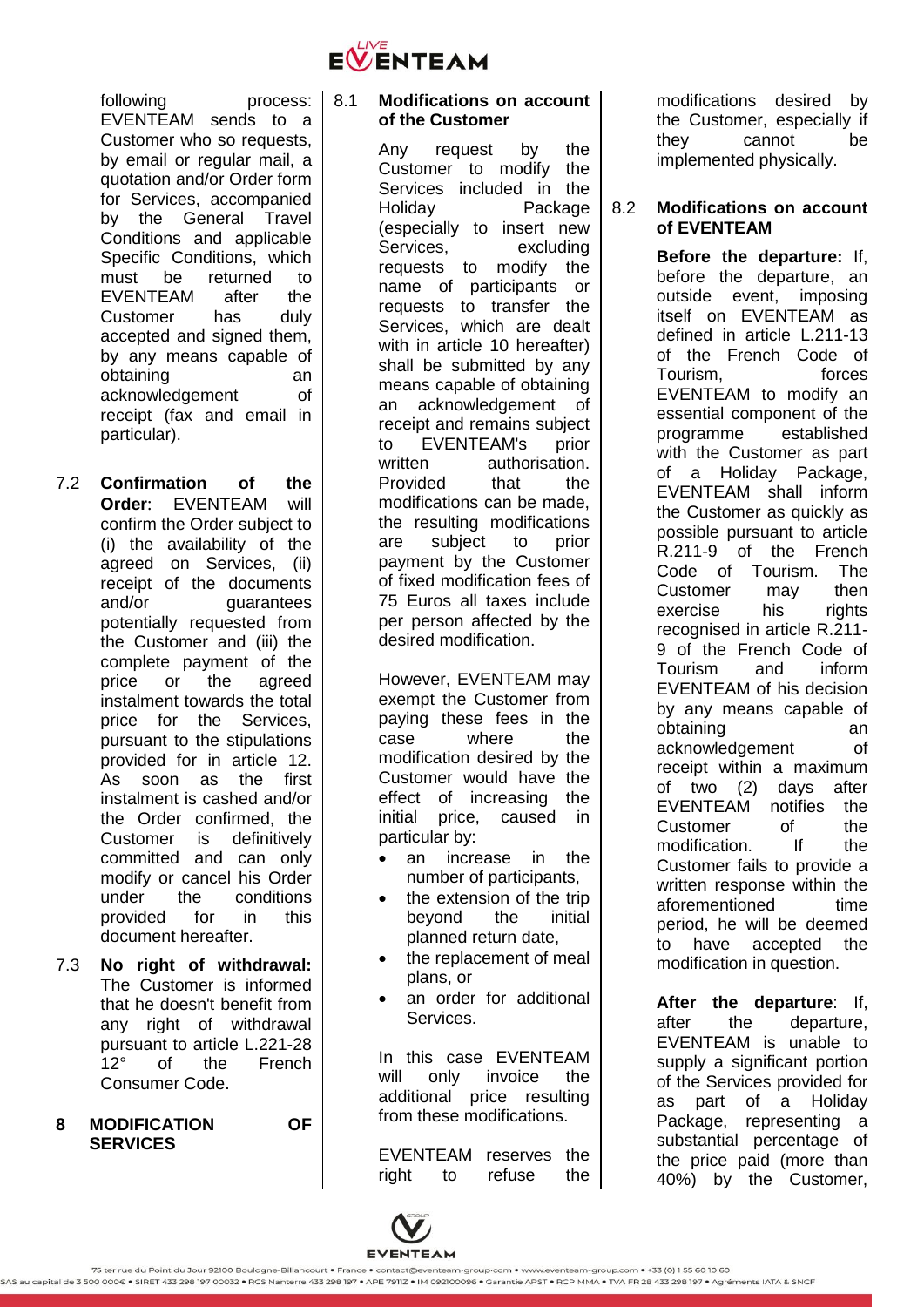

If EVENTEAM cannot, due to exceptional and unavoidable circumstances, supply the Customer's return according to the contractual terms of the Holiday Package, EVENTEAM shall bear the costs of necessary accommodation, if possible of an equivalent class, for a maximum period of three overnight stays per traveller, except for people with special needs as listed in article L.211-16 §VIII of the French Code of Tourism.

### <span id="page-6-0"></span>**9 CANCELLATION OF SERVICES**

### <span id="page-6-1"></span>9.1 **By the Customer**

The cancellation of all or part of the Services ordered by the Customer must be cancelled directly with



EVENTEAM by any means capable of obtaining an acknowledgement of receipt. Any decision to cancel by the Customer, irrespective of the reason, commits the Customer to pay EVENTEAM, as fixed compensation, the following sums, depending on the date the cancellation request is submitted, except as otherwise provided in the Order:

- 60% of the total amount of the Services if the cancellation occurs more than 45 days before the departure
- 100% of the total amount of the Services if the cancellation occurs 45 days or less than 45 days before the departure up to the scheduled departure date.

The Customer is also entitled to cancel the package tour contract before the Holiday Package begins without paying the cancellation fees, if exceptional and unavoidable circumstances occur at the destination location or in its immediate vicinity and have major consequences on the performance of the package or on the transport of passengers to the destination location. In this case, the Customer is only entitled to be fully reimbursed for the payments made for the Holiday Package, without any possibility to obtain additional compensation.

No fee will be collected if the Order is cancelled before the Customer's



The Customer is strongly advised to take out a specific cancellation insurance policy.

# 9.2 **By EVENTEAM**

If, independently of the cases referred to in article [18.2,](#page-17-2) EVENTEAM decides to cancel the trip or stay before the departure, EVENTEAM shall so inform the Customer by any means capable of obtaining an acknowledgement of receipt. If the parties cannot mutually agree on a substitute trip or stay. EVENTEAM shall reimburse the Customer all amounts paid by the Customer and pay him compensation calculated according to article R.211- 10 of the French Code of Tourism. These provisions do not apply and EVENTEAM cannot be held liable if the cancellation results from a case of force majeure or an act by a third party or the Customer, as provided for in article [18.2](#page-17-2) hereafter.

EVENTEAM can cancel the package tour and fully reimburse the Customer for the payments made for the Holiday Package, but it is not required to pay additional compensation if:

- 
- (i) The number of participants registered for the Holiday Package is less than the minimum number indicated in the contract and EVENTEAM notifies the Customer of

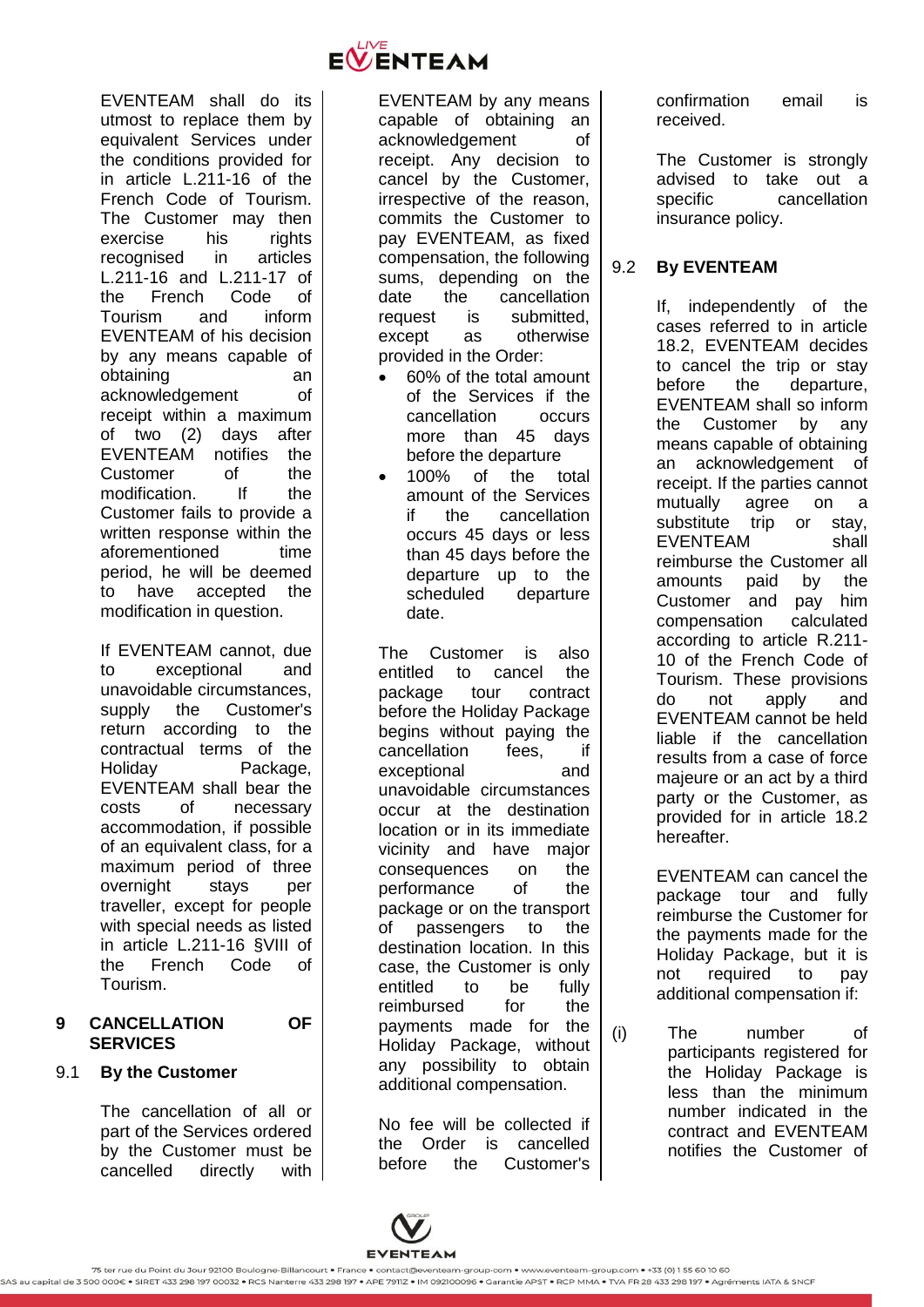

the contract's cancellation:

- 20 days before the beginning of the Holiday Package in the case of trips lasting more than 6 days;
- 7 days before the beginning of the Holiday Package in the case of trips lasting 2 to 6 days;
- 48 hours before the beginning of the Holiday Package in the case of trips not lasting more than 2 days.
- (ii) EVENTEAM is prevented from performing the contract due to exceptional and unavoidable circumstances and notifies the Customer of the contract's cancellation without undue delay before the beginning of the Holiday Package.

## 9.3 **Individual cancellation of Participants in a group trip**

Individual cancellations are only possible in the following conditions:

- If the cancellation decreases the number of Participants to fewer than the minimum number of participants provided for in the Order, EVENTEAM will be entitled to require that the Customer pay the full price of the Order when due as shown on the contract.
- If the cancellation does not undermine the minimum number of Participants provided for in the Order, the Customer

undertakes to pay the cancellation costs provided for in the offer's description and the Order summary. These cancellation costs are calculated per person and based on the cancellation date, as specified in article [9.1](#page-6-1) hereabove.

## <span id="page-7-0"></span>**10 TRANSFER**

- 10.1 The Services ordered by the Customer as part of a Holiday Package are personal in character and can only be transferred to a third party within the limits provided for by article L.211-11 and R.211-7 of the French Code of Tourism, namely provided that:
	- the Customer has so informed EVENTEAM by any means capable of obtaining an acknowledge of receipt while respecting the advance notice period specified hereafter, accurately indicating the surname, first name and address of the Holiday Package transferee and participants and by substantiating that these persons strictly fulfil the same conditions as he does to consume the said Holiday Package;
	- no trip or stay Service has begun to produce its effects;
	- the third party effectively satisfies all the conditions required for the trip or stay in question.

The advance notice period will be seven (7) days before the beginning of the trip or stay, especially in order to account for constraints related to the trip's organisation (security measures, lead-times to obtain visas, etc.).

- 10.2 **Expenses:** Furthermore, this transfer is subject to the prior payment by the Customer of expenses of 75 Euros all taxes included per person affected by the transfer. Other additional and specific expenses generated by the transfer will also be owed EVENTEAM by the transferor and/or transferee, namely, without this list being exhaustive, the expenses to issue a new airplane ticket, which sometimes can be an amount equal to the cost of the ticket itself. For greater clarity, note that the transfer of a Holiday Package including travel on a regular flight results in the cancellation of the personal travel ticket and consequently the ticket is surrendered and replaced by a newly issued ticket based on the flight's availability. This availability may be accompanied or not by additional charges (the application or not of additional charges depends on the rate class of the available seats compared to the rate class subscribed as part of the initial Package).
- 10.3 The Customer (transferor) and the transferee are jointly liable, vis-à-vis EVENTEAM, for paying the balance of the price due for the transferred Services as

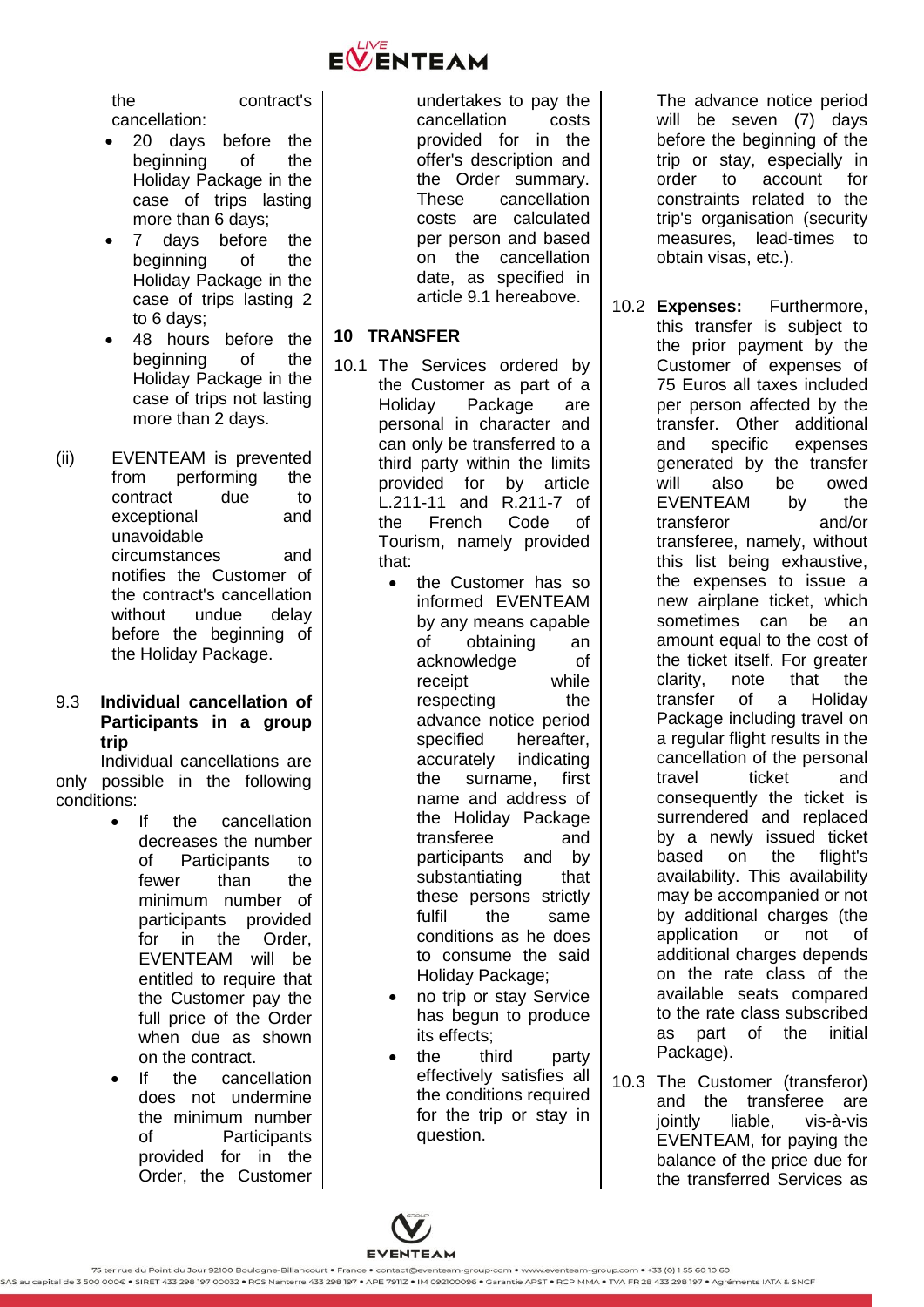

well as any additional expenses caused by this transfer.

10.4 EVENTEAM draws the Customer's attention to the fact that in no case can it transfer its insurance policy or policies.

## <span id="page-8-0"></span>**11 PRICES**

- 11.1 **Currency:** The prices for EVENTEAM offers are indicated in Euros.
- 11.2 **Determination of prices:** Trip or stay prices are mentioned as a guide and can vary according to the stipulations set out in article [11.5](#page-8-1) hereafter. If the times imposed by the carriers involve a late arrival the first day or an early departure the last day, no reimbursement will be made other than for the Services initially planned in the programme that won't be provided. Furthermore, the prices for Services with accommodation are calculated based on the number of overnight stays.
- 11.3 **Booking fees**: Unless provided otherwise in the description of the sales offer or order form, the booking fees are included in the price for trips and stays.
- 11.4 **Services not included in packages that are payable by the Customer**: Unless provided otherwise in the description of the sales offer or order form, the prices for trip or stay<br>Services offered by Services offered by EVENTEAM do not include the following items:
	- Services at the airport, airport to airport shuttles, train station to train station

shuttles, shuttles between train stations and airports and shuttles to the event sites;

- The insurance policies referred to in article  $16<sup>°</sup>$
- The national and international airport taxes whose amounts are specified on the quotation before the Order is confirmed and other transportrelated taxes;
- The departure taxes applied by certain countries, which have to be paid in cash on site during check-in;
- The excess baggage fees that apply according to the rules imposed by each carrier;
- The parking fees at the airport, train station, maritime terminal or bus station;
- The visa fees and fees to perform the necessary administrative and health formalities to take the trip, including: vaccinations, medical treatments, etc.;
- The meals not included in the chosen package during the stay as well as those consumed during en route stops;
- **Telephone** communications;
- Optional visits, excursions and entries in museums and sites not mentioned in our programmes;
- Personal expenditures;
- Mandatory tips in some countries;
- Usual tips;
- and more generally everything that is not expressly provided for in the Services offer presented to the Customer.

## <span id="page-8-1"></span>11.5 **Price adjustments**

The prices indicated in the trips or stays offered by EVENTEAM are established based on the following economic data, selected at the date the proposal was established:

- Exchange rate variation that has an influence of more than 3% on the sales price of the trip or stay;
- Foreign exchange rates and currency used to determine the cost of the offers proposed by EVENTEAM;
- Cost of transport;
- Fees and taxes applicable on the different services included in the programme (landing, boarding and disembarkation fees in ports, airports and train stations).

If these economic data vary, EVENTEAM reserves the right to fully pass on these variations, both up and down, by modifying the sales price accordingly, within the legal limits set out in articles L.211-12 and R.211-8 of the French Code of Tourism. Nevertheless, pursuant to article L.211-12 of the French Code of Tourism, no price can be modified during the twenty (20) days preceding the scheduled departure date for Customers already registered.

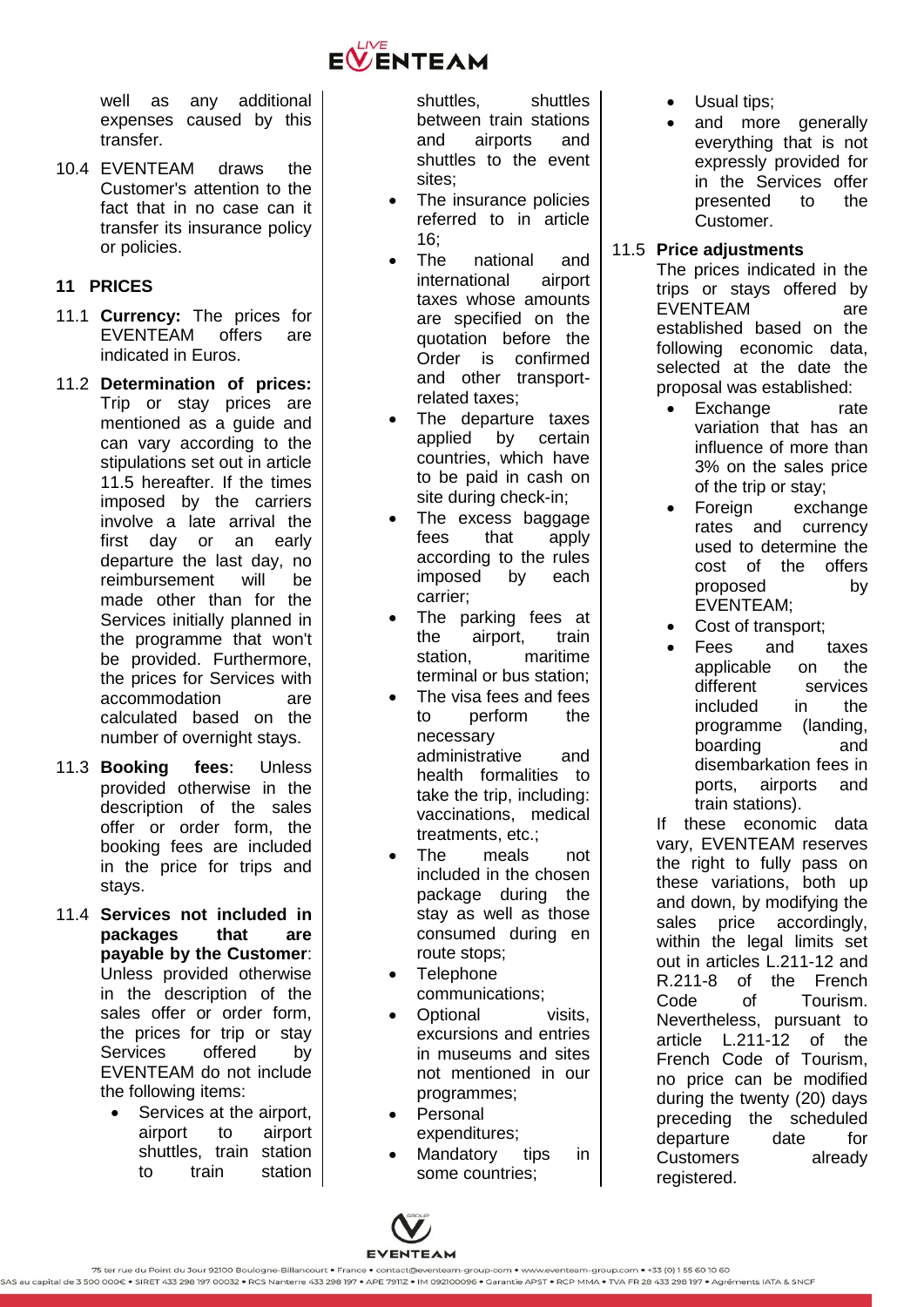

The prices may be revised according to the following methods:

- **Variation in the transport cost** (airplane, tour or shuttle buses, any motorised vehicle, quad, snowmobile, etc.). This variation is especially tied to the cost of fuel, insurance. the exchange rate, etc. The amount of the variation in these economic data will be fully passed on to the trip's sales price. The potential variation in the transport cost will only apply to the amount of the transport cost that is used in the calculation of the trip price, or approximately 40% (unless provided otherwise in the Services offer or the Order). The en route stops can generate an increase in taxes and fees. The cost of air transport has been determined as follows: (i) for special flights (i.e., flights specially chartered or  $CO$ chartered by EVENTEAM as part of a non -regular service): based on the Platts references and the following average exchange rates: Base fuel 650 USD, 1 EUR = 1.13 USD at 15/04/2019, the fuel price variations are provided by the airlines and passed on to the Customer as is.
- **Taxes related to the Services offered:** These taxes primarily

concern the local taxes, landing fees, overflight fees, security fees, boarding and disembarkation fees in ports and airports, ecotax, etc. Their amount can vary without advance notice. New mandatory taxes, fees and/or surcharges can take effect. The fluctuation in taxes and fees will be fully passed on. The transport -related taxes used to calculate the prices of EVENTEAM Services are those in force at the time of booking.

 **Variation in foreign exchange rates:** The variation will only apply to Services that are invoiced to EVENTEAM in foreign currencies, which can represent approximately 30 to 70% of the trip's total price (unless provided otherwise in the Services offer or the Order). The currencies likely to have an impact on the price of Services are: the American dollar. At 15/04/2019 the American dollar (1  $USD = \epsilon 0.8850.947$ . the British pound (1GBP = €1.15), the Japanese Yen (1 JPY  $=$   $\epsilon$ 0.0079). Concerning the other currencies used in the countries it services, EVENTEAM will pass on unchanged any increases or decreases applied by the suppliers

EVENTEAM uses for the stays and trips in the countries concerned (we suggest you consult the complete list of local currencies, since these increases or decreases are calculated based on the exchange rate for the local currency at the date the agreement between EVENTEAM and the supplier concerned is concluded, which constitutes in this case the reference date).

If the price variation occurs more than twenty (20) days before the departure date, EVENTEAM will inform the Customer by any means capable of obtaining an acknowledgement of receipt.

If the sales price is increased more than 8% from the total price for the Holiday Package determined contractually, the Customer has eight (8) days from the date the notice of the price increase is received to cancel the Order unilaterally without cost by sending a cancellation notice to EVENTEAM by any means capable of obtaining an acknowledgement of receipt. After this time period the Customer is deemed to have accepted this modification, such that any subsequent cancellation on its part

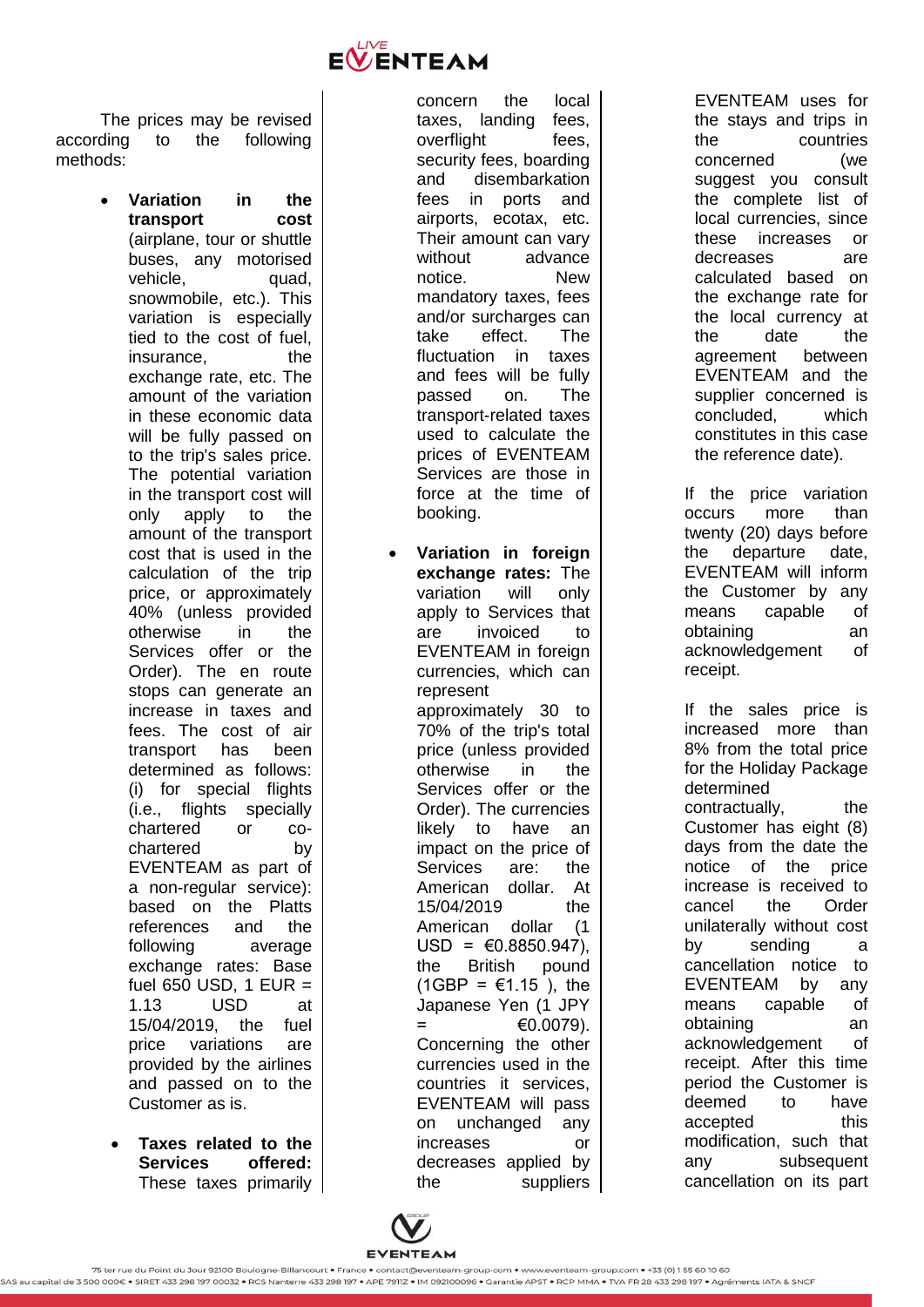

can result in the collection of the cancellation fees provided for in these GTS.

## <span id="page-10-0"></span>**12 TERMS OF PAYMENT**

## **12.1 Payment schedule**

The Customer undertakes to pay EVENTEAM when the Order is placed all of the agreed price or at least a down payment on the total price for Services, based on what is provided for in the order form. When a down payment is paid, the balance of the total price for Services is due in full before the departure.

The place of payment is set at the EVENTEAM head office, irrespective of the method of payment.

### **12.2 Billing/Invoicing**

Invoices are issued, based on the Services ordered, either in full when the Order is placed or according to the payment schedule agreed between the Parties or specified in the Order.

The EVENTEAM invoices are established with all taxes included in euros and are payable on receipt or at the due date indicated on the invoice. In case of early payment, the Customer will not be granted any price reduction.

The Customer cannot offset any of its accounts receivable against sums owed without EVENTEAM's express prior written agreement. The Customer must notify

any dispute concerning

billing/invoicing by sending a registered letter with acknowledgement of receipt to EVENTEAM within a maximum of 15 days from the date the invoice is received, or the right to make a claim will be lost. If an invoice is contested partially, the Customer undertakes to pay the uncontested amount. The Customer agrees that it may not use a claim against EVENTEAM as reason to defer paying an instalment in whole or in part.

## **12.3 Late Payment / Failure to Pay**

In case of a failure to pay or late payment, including a case of a partial payment, the Customer is liable for late payment charges payable the day following the payment due date, whose interest rate is equal to three times the legal interest rate of the current year. In case of a failure to pay or late payment, professional Customers are liable in addition to pay fixed compensation for collection fees of forty (40) euros, without prejudice to EVENTEAM's possibility to claim, upon proof, an additional compensation when the collection fees incurred are more than the amount of the said fixed compensation.

Furthermore, the Customer's failure to adhere to the payment schedule, 48 hours after a formal notice sent by registered letter with acknowledgement of receipt remains without effect, may result at EVENTEAM's option in the termination by operation of law of the contract at the Customer's exclusive fault. In such a case, EVENTEAM may rightfully demand payment of a fixed compensation equal to the compensation provided for in case the Customer cancels under article [9.1](#page-6-1) herein, without prejudice to the damages that EVENTEAM could claim.

### <span id="page-10-1"></span>**13 DELIVERY – TRAVEL DOCUMENTS BOOKING VOUCHERS**

- 13.1 The travel documents, transport tickets and/or booking vouchers will be remitted to the Customer according to the method indicated in the acceptance email for his Order and/or in the sales contract, based on the information entered and updated, if necessary, by the Customer. EVENTEAM undertakes to implement all means at its disposal to reach the Customer based on the information provided by the Customer, but offers no guarantee that it will succeed if this information includes one or more errors.
- 13.2 The Customer shall make sure it has received these items no later than 7 (seven) days before the departure. Otherwise it must so inform EVENTEAM so these documents can be resent to the Customer.
- 13.3 Orders that aren't part of an airport pick-up or sent by email are subject to delivery fees payable by the Customer (non-

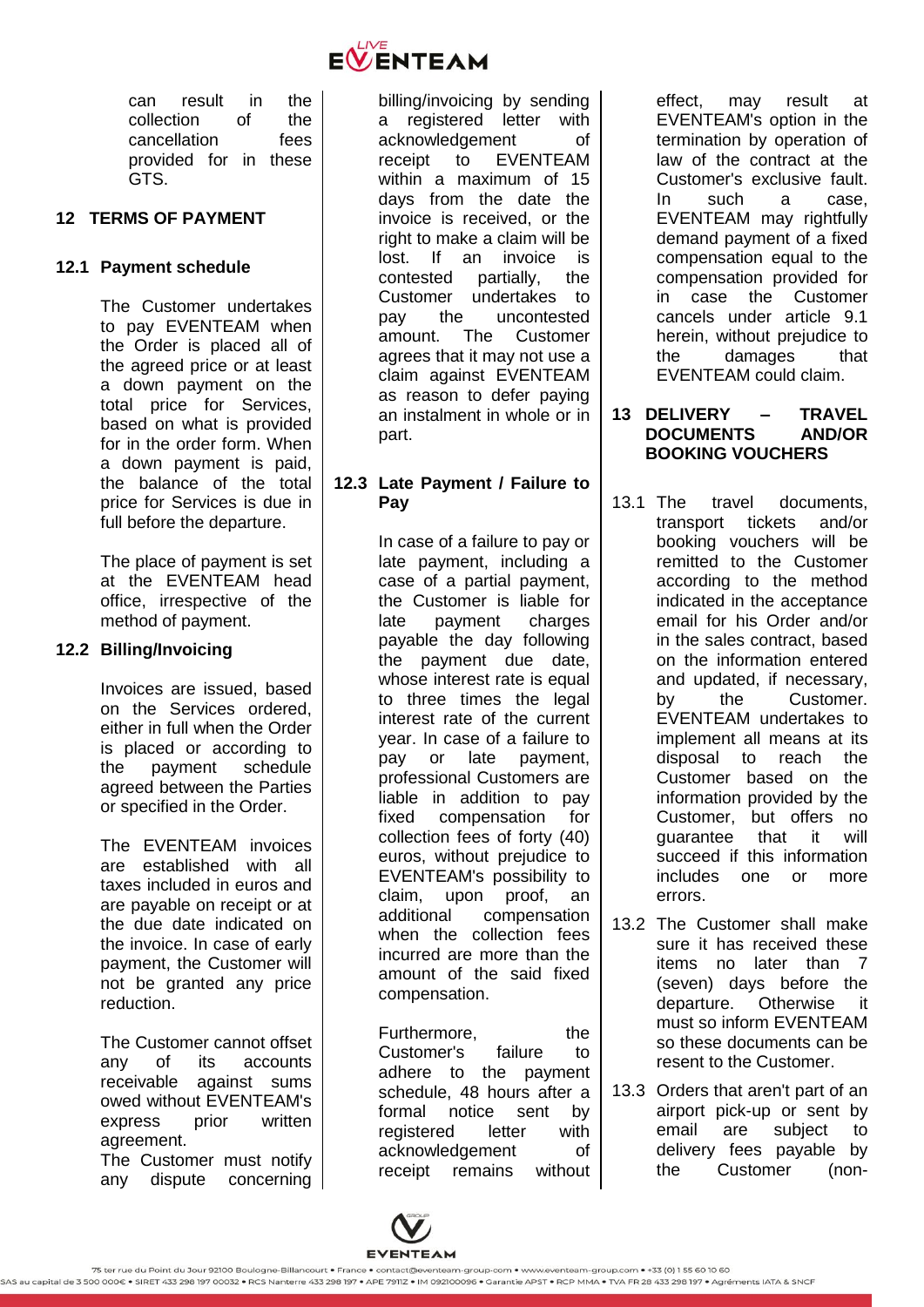

reimbursable in case of cancellation); by recorded delivery (€35 for an order between €1 and €500, €50 for an order between €501 and €1,000, €70 for an order between €1,001 and €1,500, €90 for an order between €1,501 and €2,500, €120 for an order between €2,501 and €5,000, €180 for an order between €5,001 and €10,000 and €360 for an order greater than €10,000. A supplement of €25 is applied for any delivery in Europe and €40 per order for any delivery outside Europe. These costs are mandatory when sending official documents (tickets, tourism card, visa, etc.).

## <span id="page-11-0"></span>**14 ADMINISTRATIVE, CUSTOMS AND HEALTH FORMALITIES**

- 14.1 The Customer shall make sure that he and the people accompanying him are in compliance, especially with the customs, police and health formalities in France and in the countries visited (destination countries and potential stopover countries). The Customer must learn and comply with all of the administrative or health formalities that are required to successfully take the trip prior to placing his Order, in order to ensure that these obligations are compatible with the personal situation of the Customer and the trip participants.
	- Travel information: http://www.diplomatie. gouv.fr/fr/conseils-auxvoyageurs/conseilspar-pays/
	- Health information: https://www.pasteur.fr/

fr/centremedical/preparer-sonvoyage www.travelsante.com

- 14.2 Unless specifically mentioned otherwise in the contract, the Customer is solely responsible for fulfilling and paying the costs of the police, customs and health formalities required for the trip, including: passport, national identity card, residence permit, parent authorisation, visa, medical certificate, vaccinations, etc.
- 14.3 Depending on the country where the trip takes place, the conditions for entering the territory and obtaining visas can be extremely restrictive. Consequently, EVENTEAM may exceptionally end up including in its Holiday Package certain services (mandatory insurance policy, Visa formalities, etc.) to facilitate the Customer's procedures.
- 14.4 EVENTEAM especially draws its Customers' attention to the fact that:
	- The regulations in some countries require that travellers' passports be valid for more than 6 months following the return date and have more than two blank pages.
	- Minors participating in a trip must have administrative documents (identity card, passport, visa, etc.) in their name and must be accompanied by an adult.

EVENTEAM will in no case be able to accept the registration of an unaccompanied minor. Consequently,

EVENTEAM cannot be held liable if, in spite of this prohibition, an unaccompanied minor would be registered on a trip without its knowledge.

- The formalities mentioned on the Website concern French nationals. If the Customer is not a French national, it is up to him to learn the formalities applicable to his situation and in particular to enquire, before placing the Order, with the competent authorities of his country of origin and the destination and/or transit countries.
- Some modifications are likely to occur between the publication of information on the Website or in the brochure and the departure date. Consequently, the Customer is advised to consult the Website and the useful links shown on the site before his departure.
- 14.5 EVENTEAM will not make any reimbursements if the Customer or one of the trip participants is unable to leave on the indicated date due to his failure to comply with the aforementioned administrative and health formalities.

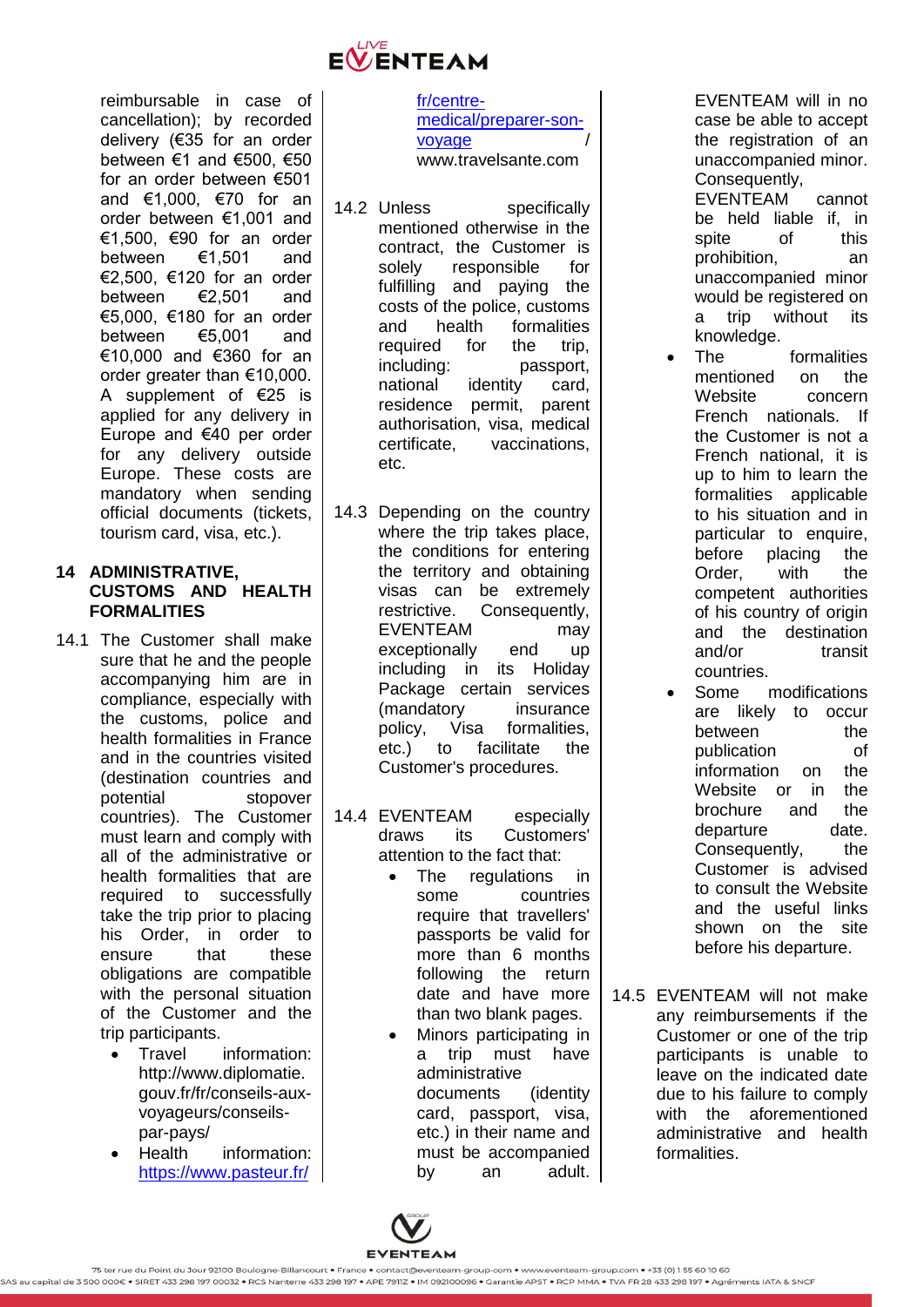

#### <span id="page-12-0"></span>**15 SPECIFIC CONDITIONS CONCERNING TRANSPORTATION AND ACCOMMODATION PROVIDERS**

Suppliers' Specific Conditions apply consistent with these GTS and may provide clarifications concerning the terms of payment, breaches and responsibilities of either party, booking cancellations or modifications, reimbursement conditions, etc.

# **15.1 Rail Transport**

The conditions of providing rail transport are set by the rail carriers. The Customer alone is responsible for complying with the rail carrier's instructions concerning in particular the prior validation of the transport tickets. Passengers are carried by train in exchange for the prior payment of the trip price. This payment is acknowledged by the issue of a transport ticket that indicates all of the aspects of the trip, including in particular the class of ticket, the class of wagon and the references of the services it can be used for.

**Distribution of transport tickets**: No discount cards and/or loyalty programmes are taken into account on the EVENTEAM site. The traveller must make sure when booking the transport ticket that it has been issued according to his indications, namely the date, origin and destination of the trip.

**Validity and validation of transport tickets**: The transport ticket is valid for the journey it was booked for. Before boarding the train at the departure of each journey, the traveller must validate the transport ticket(s) for this journey in the ticket validation machines and other devices provided in the train stations or train stops.

**Control of transport tickets**: Travellers must present their transport ticket(s) each time so requested by the authorised agents in the trains and train stations, failing which the controller may sanction this infraction by applying a fine.

**Lost, stolen or misplaced transport ticket**: Lost or stolen transport tickets will not be reimbursed. Where applicable, these tickets may be reissued if the carrier's Specific Conditions make such provision subject to payment of handling fees.

**BAGGAGE**: On the occasion of their trip, travellers may bring personal baggage with them (see the rail carrier's specific conditions). Each bag deposited in the train must bear a label mentioning the traveller's name, seat number and destination train station. The bags must remain under their close surveillance throughout the trip and are subject at all times to inspection by the customs security and inspection authorities.

### **15.2 Sea transport**

The conditions of providing sea transport are set by the sea carriers. The Customer alone is responsible for complying with the sea carrier's instructions concerning in particular the prior validation of the transport tickets. Passengers are carried by boat in exchange for the prior payment of the trip price. This payment is acknowledged by the issue of a transport ticket that indicates all aspects of the trip, including in particular the class of ticket and the references of the services it can be used for.

**Distribution of transport tickets**: No discount cards and/or loyalty programmes are taken into account on the EVENTEAM site. The traveller must make sure when booking the transport ticket that it has been issued according to his indications, namely the date, origin and destination of the trip.

**Validity of transport tickets**: The transport ticket is valid for the journey it was booked for. When you go to the marine terminal you must have your transport ticket and/or indicate to the stopover personnel your booking reference.

**Lost, stolen or misplaced transport ticket**: Lost or stolen transport tickets will not be reimbursed. Where applicable, these tickets may be reissued if the carrier's Specific Conditions make such provision

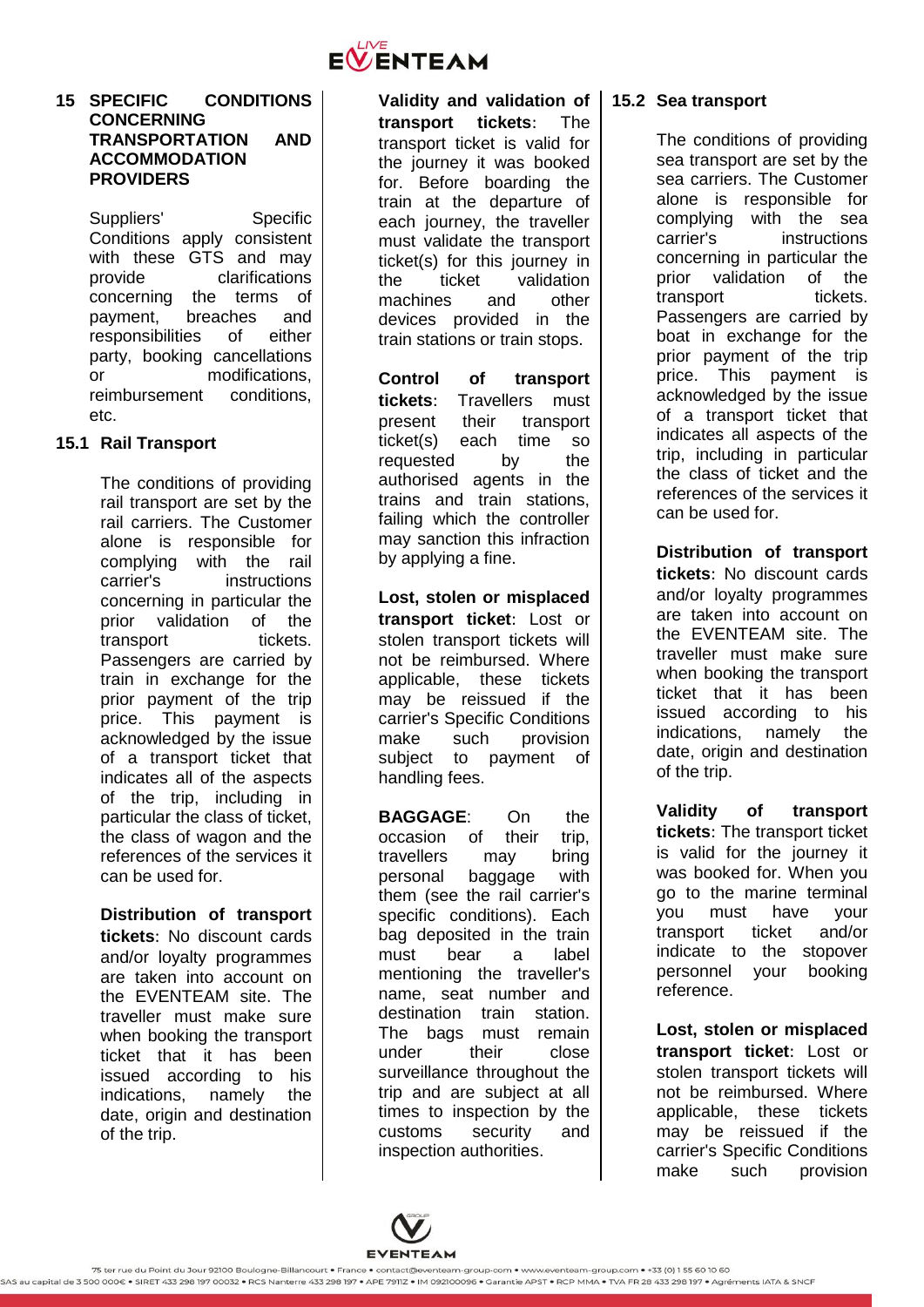

subject to payment of handling fees.

## **15.3 Air transport**

**Carrier's name**: For each trip or stay, the prices indicated (in a brochure or on the Website) mention the name of the main airline partner(s) concerned (a maximum of 3 per leg). This information only concerns the international transport to or from France. EVENTEAM will send the Customer the list of contractual air carriers and, where applicable, the carriers likely to perform the air transport. EVENTEAM will confirm to the Customer the name of the actual carrier no more than eight (8) days before the departure (generally in the airport notice).

**List of passenger names:**  The complete list of passenger names must be submitted in writing no more than 45 days before the departure date. Any seat not assigned by name at this date will be cancelled automatically.

**Issue of transport tickets** The definitive list of passengers must be submitted 45 days before the departure date. This tickets will be issued at this date. Every issued ticket cannot be reimbursed or modified.

Changes of participants' names before the departure:

Any name change after this limit will be considered as a cancellation. The name change will result in a new ticket being issued and

billed based on the amount indicated by EVENTEAM.

### **Regular flights**

Air transport is subject to the general transport conditions of each airline, which determines in particular the company's terms of liability, the measures put in place for handicapped, disabled or corpulent passengers, children, pregnant women, baggage transport, animal transport, etc. For any question concerning air transport, the Customer should refer to the general transport conditions accessible on the airline's website, which apply to it by operation of law. Consequently, some items below are provided for information purposes, in reference to what is currently practised by airlines, and should be confirmed based on the specific conditions of the airline that will carry the Customer.

The conditions of operating air transport are governed by the airlines. Time or itinerary changes, stopovers, airport changes, delays, missed connecting flights and flight cancellations are part of the constraints specific to air transport. Most often they are related to air space congestion at certain periods, compliance with air navigation rules and delays in handling aircraft in airports in the interests of guaranteeing passenger safety. EVENTEAM cannot be held liable for time or itinerary changes. The potential delay incurred cannot form the basis for any compensation for any reason whatsoever on the part of EVENTEAM. Direct flights can be "non-stop" or include one or more stopovers with or without a change of aircraft, without EVENTEAM having necessarily been informed. The same applies for connecting flights, which can be subject to changes of aircraft.

The Customer is asked to comply with the timetables mentioned in the rendezvous letter and to take into account the waiting time required to fulfil the customs and police formalities. Thus it is recommended to show up for check-in at least three (3) hours before the aircraft's departure time for international flights and at least one hour and a half for domestic flights. Some objects may not be authorised on board aircraft. It is up to the Customer to verify with the airline concerned the list of prohibited objects or products. The Customer is asked to find out in advance the procedures to follow.

**Failure to show at departure**: If the Customer fails to show up for check-in on a departing flight, the carrier may cancel the booking. Any interrupted or shortened trip or any Service not consumed due to the Customer shall not confer any right to any reimbursement by EVENTEAM. If the Customer has taken out an insurance policy covering in particular an interruption of

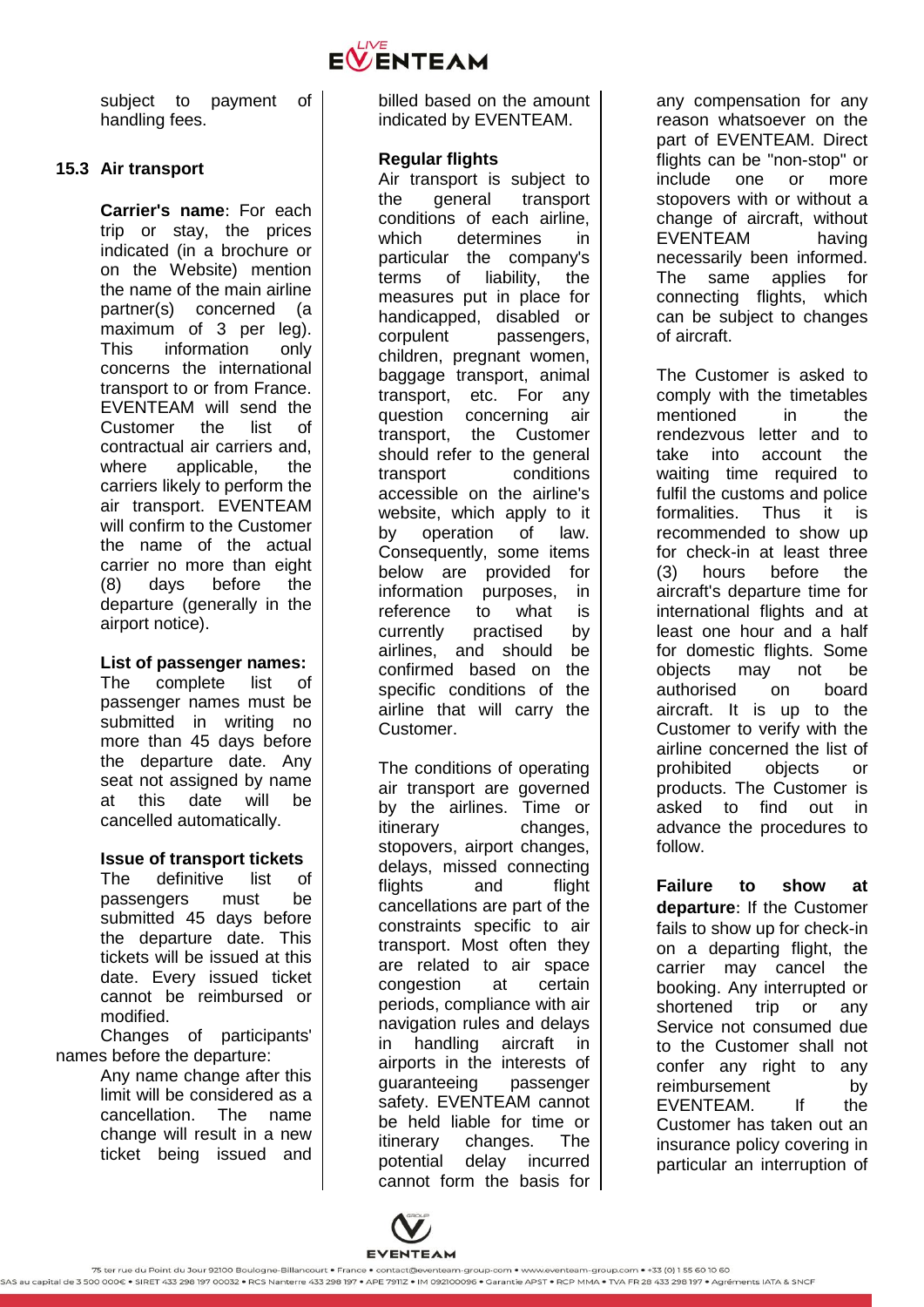

stay, he must comply with the cancellation terms shown in the conditions of his insurance policy.

**Pre and post transport**: The preferential prices applicable to air and/or train transport to Paris or other European cities from certain regional cities apply strictly according to the conditions mentioned in the EVENTEAM programmes (namely cities of origin, up to the number of seats available in the designated booking class, Roissy or Massy TGV train stations exclusively, day of operation), direct connection with the international roundtrip flight and provided the designated airline continues to operate departing flights from the Customer's city of departure. Apart from these strictly determined conditions, no preferential price is applicable. No reimbursement or coverage of related expenses will be accepted if the seat is unavailable the day requested by the Customer. The booking request (with mandatory departure and return from the same city) will only be accepted at time of registration provided enough seats are available in the booking class designated by the carrier. If the special flight scheduled to operate the pre-transport or post-transport should be cancelled or delayed, the companies reserve the right in this case to provide the transport by any other mode (bus, train, etc.). If the Customer himself organises the pre- or posttransport, it is recommended that he book modifiable, or even reimbursable, transport tickets in order to avoid any risk of financial loss in case the flight is delayed or cancelled. The Customer is also advised not to plan any major commitment the day of return or the day after for the same reasons. The consequences of delays (missed regular flight) during pre- and posttransports, which are organised solely under the Customer's liability can in no case be borne by EVENTEAM.

**Re-confirmation of flight timetables**: The Customer is required to reconfirm, with the airlines concerned. the timetable of his flights, within 48 hours preceding the outgoing travel date and 72 hours preceding the return travel date. This procedure is mandatory. Otherwise, the airline cannot guarantee the seat and may assign it to another Customer. Furthermore. this procedure also lets the Customer on this occasion confirm the return flight timetables, which may have undergone changes. EVENTEAM cannot be held liable for a potential negligence on the part of the Customer.

**Lost or stolen airline tickets**: If his airline ticket is lost or stolen, the Customer must report it to the police and airline and cover the cost of his return, where necessary, by purchasing another ticket from the issuing airline. All consequences resulting from this loss or theft of a ticket are at the Customer's<br>expense. However. expense. reimbursement, at the discretion of the airline, may be requested accompanied by all original documents (stubs of purchased tickets, boarding passes, etc.).

**Baggage** Each airline has its own regulations concerning baggage. Most often, each passenger can check-in bag(s) with a total maximum weight of 15 kg on special flights and 20 kg on regular flights. Likewise, certain airlines charge for baggage in the baggage holds. Note that any extra baggage costs will be at the Customer's expense. Airlines have complete latitude to accept or refuse to check-in large, heavy or special baggage. Regarding the transport of special equipment, the Customer is invited to contact the carrier who will inform him of the specific conditions and prices applicable. The airline is only liable for the baggage entrusted to it up to the indemnities provided for by the applicable international conventions. If the checked-in baggage is damaged, delayed, lost or destroyed, the Customer must report it to the airline according to the conditions determined by the airline. Customers are advised to take out an insurance policy covering the value of their objects.

**Pregnant women**: Airlines can sometimes refuse to board a pregnant women



<sup>.&</sup>lt;br>SAS au capital de 3.500.000€ • SIRET 433 298 197 00032 • RCS Nanterre 433 298 197 • APE 7911Z • IM 092100096 • Garantie APST • RCP MMA • TVA FR 28 433 298 197 • Agréments IATA & SNCF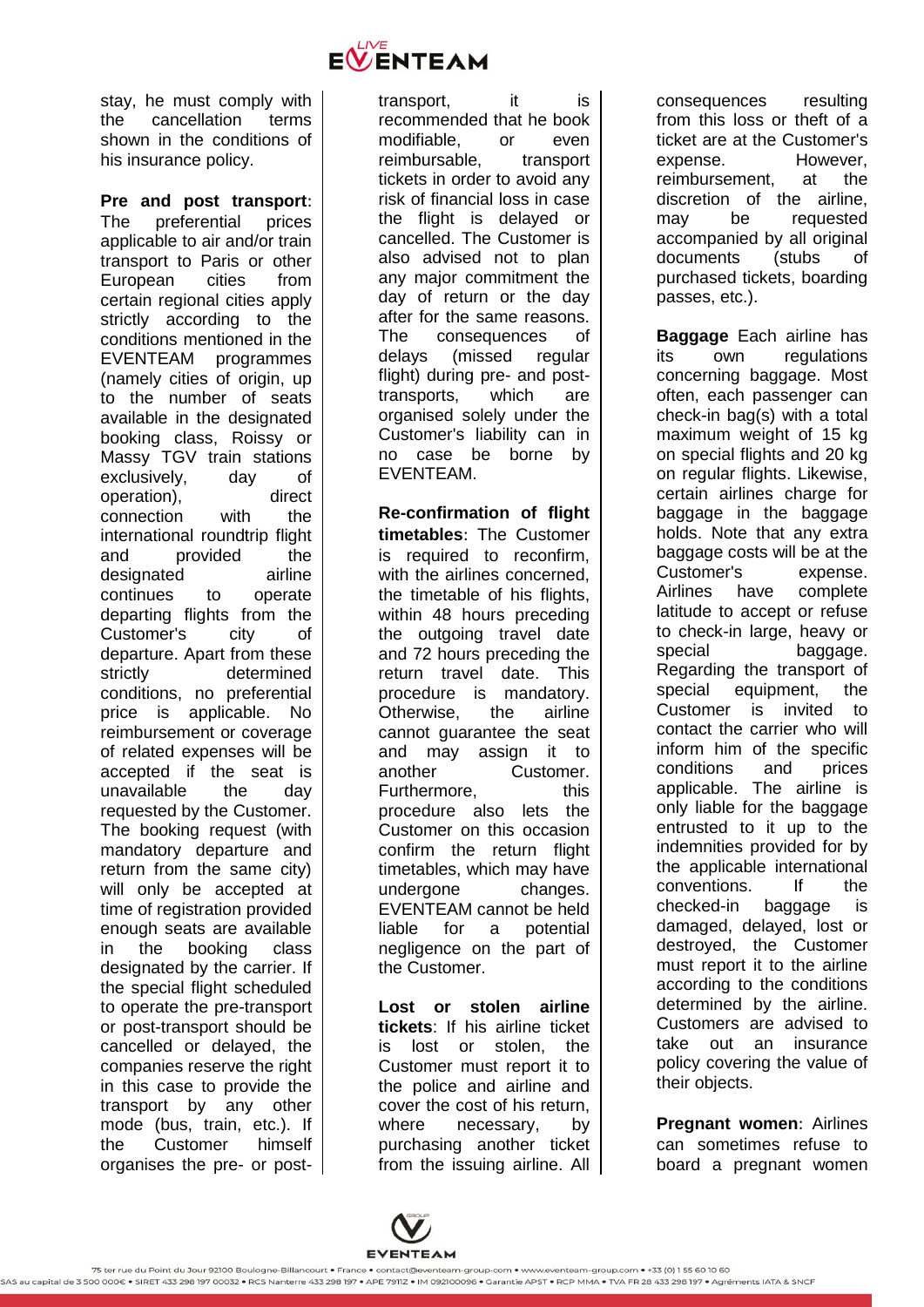

when they believe, due to the term of the pregnancy, there is a risk of a premature birth during the transport. EVENTEAM cannot be held liable for an airline's refusal to board a Customer.

**Children:** For safety reasons, some airlines require that each child less than 2 years old be accompanied by at least one adult. Children less than 2 years old do not have an assigned seat in the plane, unless the parents have ordered a special seat for them, subject to an price supplement.

**Airline tickets**: Airline tickets are issued in the traveller's name, cannot be assigned and are only valid on the indicated dates. They are not reimbursable if they are not used on their scheduled outbound and/or return date.

**Calculation of prices**: The roundtrip ticket price is obtained by adding the outbound + return legs + taxes + fuel surcharge.

**Air transport conditions**: The planned timetables, types of aircraft, flights and itineraries are only provided as an indication and can be modified, especially in order to consolidate passengers on the same flight or to consolidate several stopovers on the same stopover. Such a modification will only take place with an advance notice of at least 2 days and cannot advance or delay the scheduled flight

date more than 48 hours. Furthermore, due to the intensity of air traffic, events independent of our control like strikes. cancellation of rotations, weather conditions, length of formalities and/or customs controls, passenger security measures, technical, mechanical or other incidents, delays and/or changes in airports may occur.

**Special services**: Some airlines may offer travellers special services, especially concerning meal preferences (vegetarian, etc.) or handling handicaps (availability of a wheelchair, etc.). EVENTEAM forwards these requests to the airline concerned, who satisfies them to the extent that it can and their availability, but without any special guarantee.

**Mandatory transport taxes**: These taxes are set by the governments and include in particular the passenger fees and airport taxes and are due in all cases. The applicable taxes at the booking date are included in the tax included price. They can vary under the conditions provided for in article [11.5.](#page-8-1) In case of cancellation after a ticket is issued for a regular flight, the amount of taxes will only be reimbursed after the original ticket is returned.

**Air transport on chartered flights**

> **Availability**: All offers proposed by EVENEAM

are valid for the periods indicated until all of the available seats have been taken. In particular, the Customer is informed that certain products can be sold in a relatively short timeframe. This is especially the case for the promotional or special offers described in the programmes, pursuant to article [5.4.](#page-4-2) Furthermore, the Customer is informed that the actual availabilities of airlines may not be updated in real time. If the trip turns out to be unavailable, EVENTEAM will inform the Customer within a maximum of 48 hours and offer him another trip. If the Customer refuses. EVENTEAM will reimburse the full amount paid by the Customer. EVENTEAM is not, in any case, liable for the unavailability of a trip disclosed within 48 hours after the booking and will not pay any compensation.

# **15.4 Accommodation**

**Classification of the establishment**: The classification, by stars or categories, as indicated in the descriptions, is determined by the local Tourism Ministries, with reference to the local standards of the host country, which may differ from French standards. Therefore this classification is provided as an indication.

**Check-in** and check-out of the room. Generally, Customers check-in to rooms after 3:00 p.m., irrespective of the flight's time of arrival and checkout before noon,

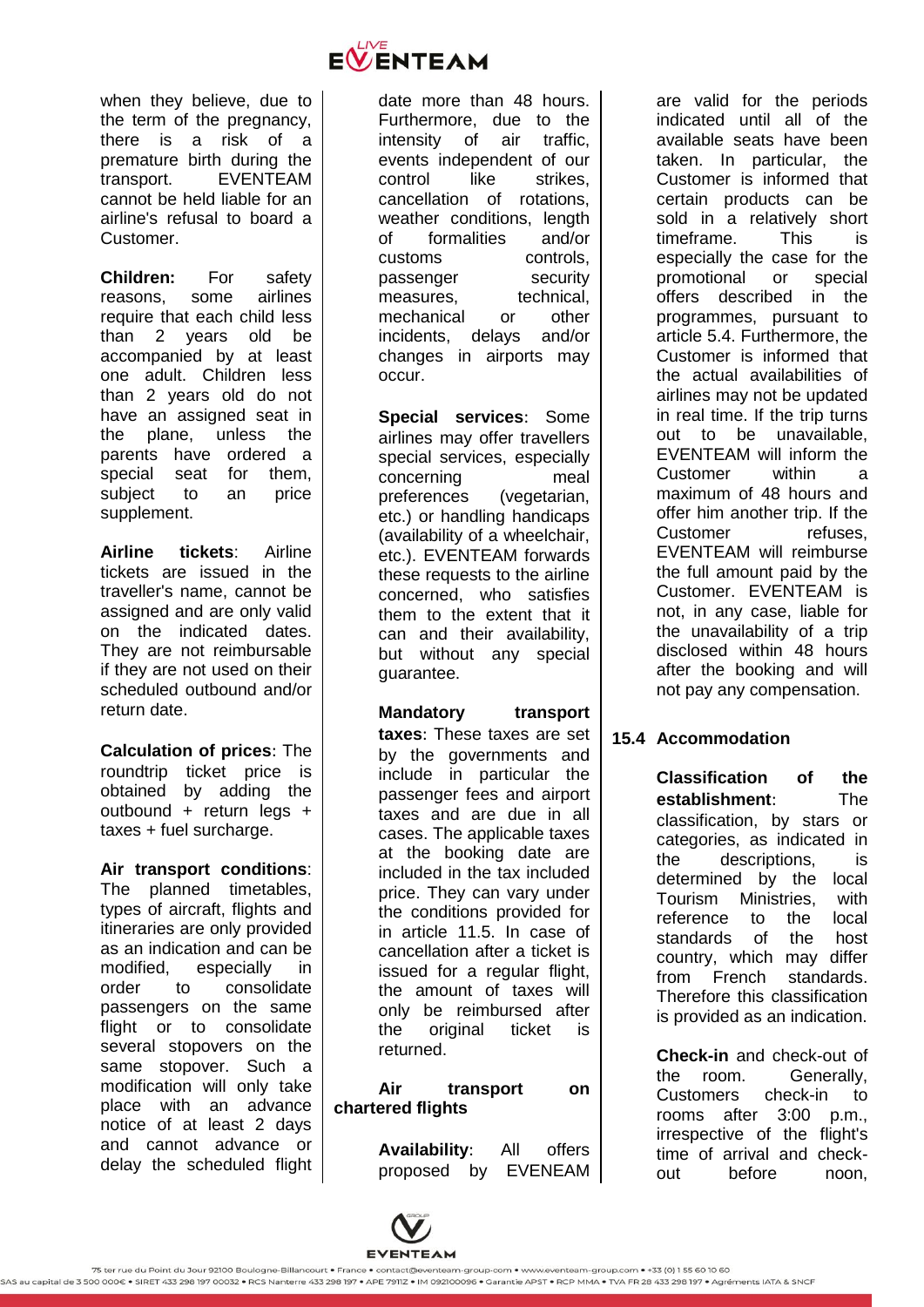

irrespective of the return flight's departure time.

## **Categories of room**

- Single rooms: they have a one-person bed and are subject to a price supplement.
- Double or twin rooms: they have two single beds or a double bed.
- Triple rooms: in most cases they are like a double room with an extra bed.
- Quadruple rooms: in most cases they are like a double room with two extra beds.
- Family rooms: in most cases they are like a triple or quadruple room, with three or four real standard size beds, and are not eligible for any reduction.

**Meals**: They depend on the plan chosen and include, unless provided otherwise:

- All-inclusive plan: accommodation, breakfasts, lunches, dinners and usual drinks (mineral water, fruit juice, sodas, wine and local alcohols). Some alcohols may not be included in the plan and be subject to supplementary billing.
- Full board: accommodation, breakfasts, lunches and dinners, without drinks.
- Half-board: accommodation, breakfasts and dinners or lunches according to circumstances, without drinks
- Only breakfasts

 All additional consumption not included in the plan are payable on site with the hotel-keeper.

**Local taxes**: Some local taxes may be imposed by the authorities of some Countries (tourism taxes, visitor's tax, etc.). They are payable by the Customer and must be paid on site.

## **15.5 Transfers**

Can be included, at the Customer's request, in the trip or stay offered by EVENTEAM:

- The shuttle between the Customer's place of residence and the departure (train station or airport),
- The shuttle between the place of arrival (train station or airport) and the place of accommodation.

# <span id="page-16-0"></span>**16 INSURANCE**

## **16.1 Insurance taken out by EVENTEAM**

EVENTEAM has taken out a professional liability insurance policy with MMA – 19 Boulevard Alexandre Oyon 72030 LE MANS CEDEX (Le Mans Trade and Companies Register 440 048 882), under No.144.664.520, according to the conditions provided for by the current laws.

## **16.2 Recommended insurance for the Customer**

### **16.2.1 Travel Insurance**

Unless provided otherwise, no travel insurance (comprehensive,

cancellation or other insurance) is normally included in the Tourism Packages proposed by EVENTEAM. EVENTEAM strongly recommends that its Customers take out one of the insurance policies presented in its offer. The insurance must be taken out when booking the Holiday Package.

The "Mice Assurances" company offers three insurance plans:

- plan 1 "covering cases of flight or train cancellations or delays
- plan 2 covering assistance, medical expenses, luggage damages, traveller's civil liability, personal accidents and the case of flight or train delays
- plan  $1 + 2$ , which covers all of the aforementioned cases.

The insurance notices are published in full on the Website. **Moreover**, EVENTEAM provides Customers who so request a copy of the insurance policies offered by "Mice Assurances" so they can take out one of these insurance policies with full knowledge of the facts.

# **16.2.2 Other Insurance**

EVENTEAM informs the Customer that certain trips of Sports Events are more specifically exposed to late, cancellation or change risks that result in financial consequences related to the impossibility to deliver the planned

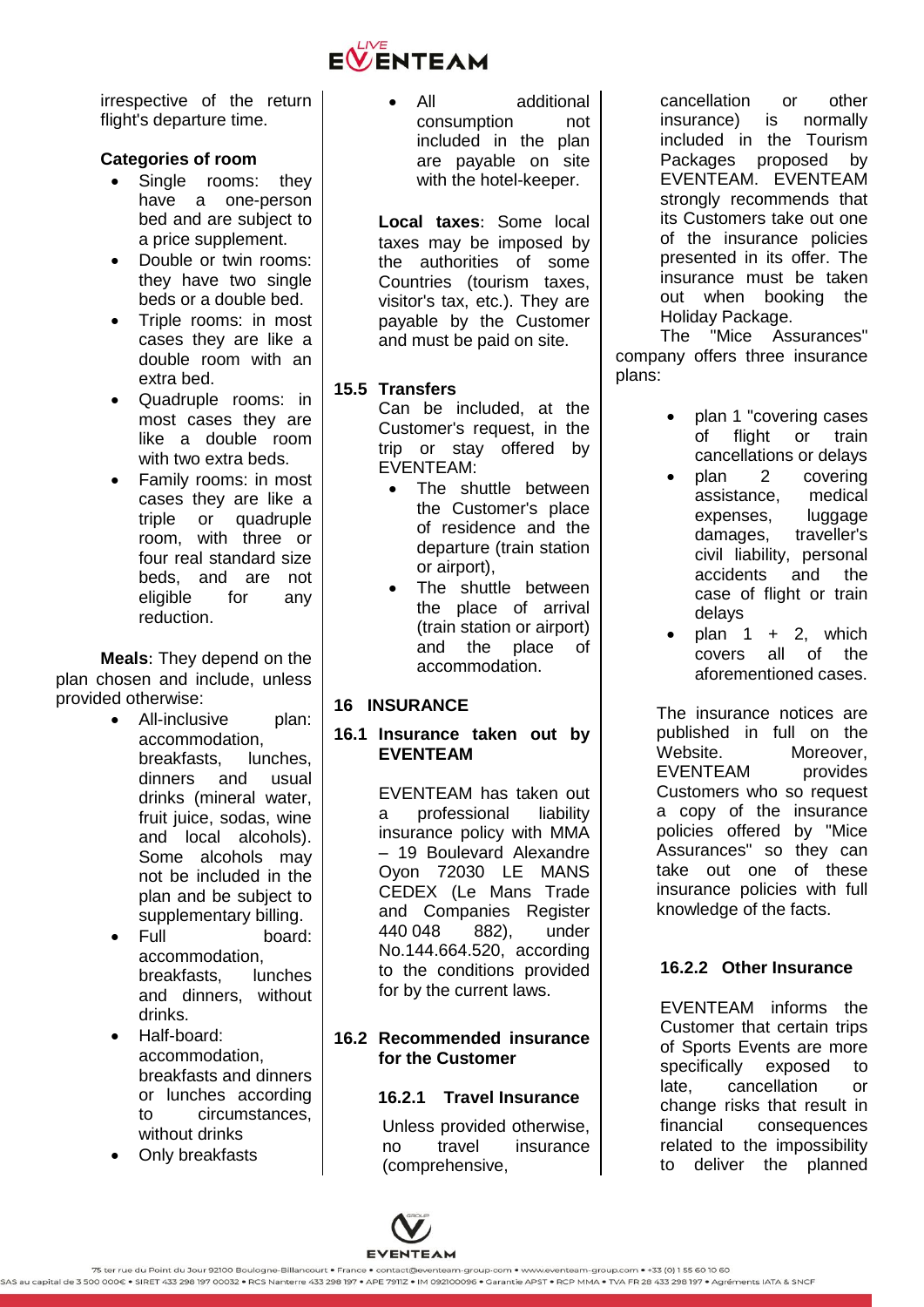

Services and for which EVENTEAM's liability cannot be claimed. Under certain conditions, specific insurance policies are available.

For more information please contact the EVENTEAM customer service.

### **16.2.3 Declaration of loss**

The Customer must declare the loss directly with the insurance company according to the terms determined by the policy's general conditions.

#### **16.3 Failure to take out insurance – Consequences**

The Customer who deliberately chooses not to take out an insurance policy in spite of the recommendations formulated by EVENTEAM shall assume alone the risks incurred of the Services being late, modified or cancelled, without any right to claim any compensation from EVENTEAM, apart from the limited cases provided for by these GTS and the French Code of Tourism.

# <span id="page-17-0"></span>**17 ASSISTANCE**

EVENTEAM provides the Customer appropriate assistance if he is in trouble:

 by providing him useful information about the health services. local authorities and consular assistance; and

• by helping the Customer make long distance calls and find other travel services.

EVENTEAM will send the Customer before the departure, the name, address, telephone number, email address and, where applicable, the fax number of its local representative, a contact point or another service through which the Customer can quickly contact EVENTEAM and communicate with it effectively, ask for help if the Customer is in trouble or complain of any observed failure to perform the Services as planned.

# <span id="page-17-1"></span>**18 EVENTEAM'S LIABILITY**

18.1 **Services**: EVENTEAM ensures with its partners, suppliers and Event Organisers that the ordered Services proceed smoothly. Except in the case where EVENTEAM offers a Holiday Package, EVENTEAM only has an intermediary role between the Customer and the Service suppliers. Its liability can only be incurred due to a proven fault in performing its intermediary service in accordance with the ordinary law of liability. It will be up to the Customer to direct its potential claims directly to the suppliers concerned (rail, air, sea or road carriers, Organisers).

> The liability of the airlines and their agents or employees who perform the air transport on the trips offered by EVENTEAM is limited in case of damages, complaints or claims of any

kind, exclusively to the air transport of passengers and their baggage, as specified in their conditions of transport and in accordance with the provisions of the applicable international conventions and European Community directives. In the event of damages that exclusively incur the air carriers' liability due to their services alone, EVENTEAM can in no case be held liable for more than the limits of the said carriers, as defined by the applicable international conventions and European Community directives.

<span id="page-17-2"></span>18.2 **Exemption – force majeure**: EVENTEAM can in no case be held liable for any failure to perform or the poor performance of all or part of the Services, which would be attributable (i) to the Customer, (ii) to an unforeseeable and insurmountable event by a third party not involved in the Service supplied by EVENTEAM or (iii) to any case of force majeure, as usually defined by the jurisprudence of French courts. Without this list being exhaustive, the following generally constitute a case of force majeure: total or partial strikes outside the company, lock-outs, bad weather, blockage of means of transport or procurement for any reason whatsoever, earthquake, natural disaster, fire, sabotage, explosion, legal or regulatory government restrictions concerning the forms of commercialisation, demonstrations and/or insurrections or (iv)

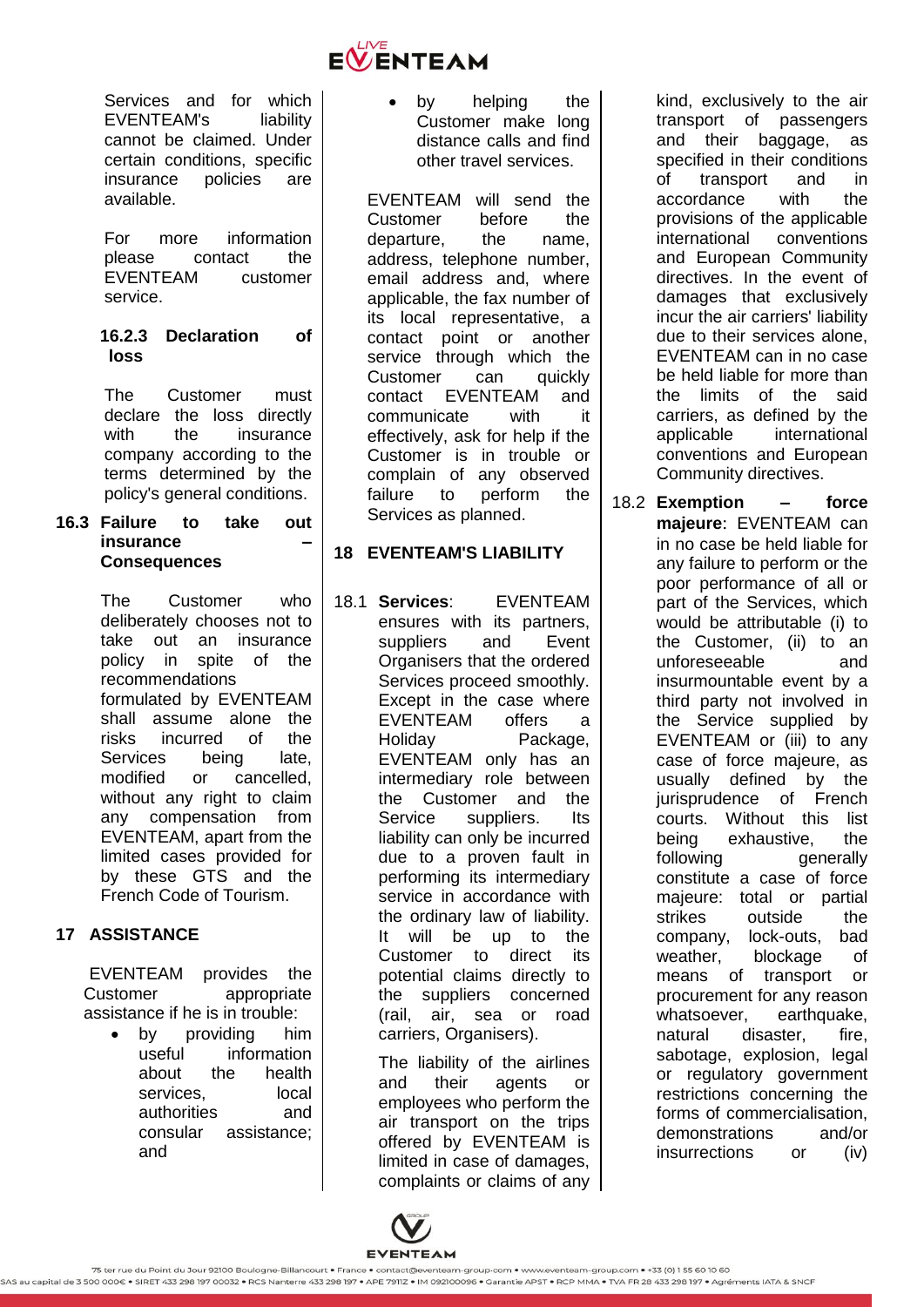

exceptional and unavoidable circumstances.

- 18.3 **Website:** EVENTEAM does not guarantee that the Website will be free of anomalies, errors or bugs, nor that they can be corrected, nor that the Website will operate continuously, without breakdowns or interruptions, nor even that it is compatible with the Customer's specific hardware or configuration. EVENTEAM is in no way liable for any malfunctions attributable to third party software. EVENTEAM cannot be held liable due to foreseeable or unforeseeable damage, material or immaterial (including the loss of profits or opportunity, etc.), resulting from the use or total or partial impossibility to use the Website.
- 18.4 **Third party sites:** Finally, EVENTEAM is not liable for the contents of third party sites accessible via the hypertext links shown on the Website. These hypertext links are only provided in order to facilitate the Customer's information searches, but EVENTEAM has no control over these sites.
- 18.5 **Risks and limits inherent to the Internet**: The Customer declares that it knows the characteristics and limits of the Internet, especially concerning technical performances, response times to consult, search or transfer data and risks related to the security of electronic communications.

#### <span id="page-18-0"></span>**19 INTELLECTUAL PROPERTY**

- 19.1 EVENTEAM or its partners, suppliers and Organiser are owners of all intellectual property rights related to the Website and all of its protectable components. Access to the Website doesn't grant the Customer any right to the Website's intellectual property rights, which remain the exclusive property of EVENTEAM or its partners, suppliers and Organiser. The items accessible on the Site, especially in the form of text, photographs, images, icons, cards, sounds, videos, software, databases, data and brands are also protected by intellectual and industrial property rights and other private rights held by EVENTEAM or its partners, suppliers and Organiser.
- 19.2 Consequently, the Customer shall refrain from representing, reproducing, modifying, publishing, adapting or using all or part of the Website on any media whatsoever, by any means whatsoever, without EVENTEAM's prior written authorisation. Any failure to comply with this prohibition may be subject to an appropriate action, especially an infringement action pursuant to the current legislation. The Customer is only authorised to consult the Site strictly for private, noncommercial purposes.

# <span id="page-18-1"></span>**20 PERSONAL INFORMATION**

20.1 **Compliance with applicable regulations:** EVENTEAM undertakes to comply with the current legal and regulatory provisions concerning information technology. files and civil liberties, especially law No. 78-17 of 6 January 1978 in its latest amended version, called "Loi Informatique et Libertés" (French Data Protection law), as well as Regulation (EU) 2016/679 concerning the protection of natural persons with regard to the processing of personal information and the free circulation of this information, and abrogating the directive 95/46/EC (General Data Protection Regulations). To that end, EVENTEAM undertakes to implement appropriate technical and organisation measures to protect the personal information entrusted to it against unauthorised distribution or access.

20.2 **Data controller – Objectives**: The Customer is informed that EVENTEAM uses an automated process to collect and process its Customers' personal information so it can receive, fulfil and manage their Service Orders and more generally in order to manage and monitor its commercial relationship with its Customers and prospects, pursuant to the recommendations provided for in the **Simplified Norm No.48** issued by the CNIL. EVENTEAM also uses this information to improve its Website, prevent or detect fraud or abuse on its Website and to enable third parties to provide technical, logistical or other functions on behalf of EVENTEAM. Finally, EVENTEAM may

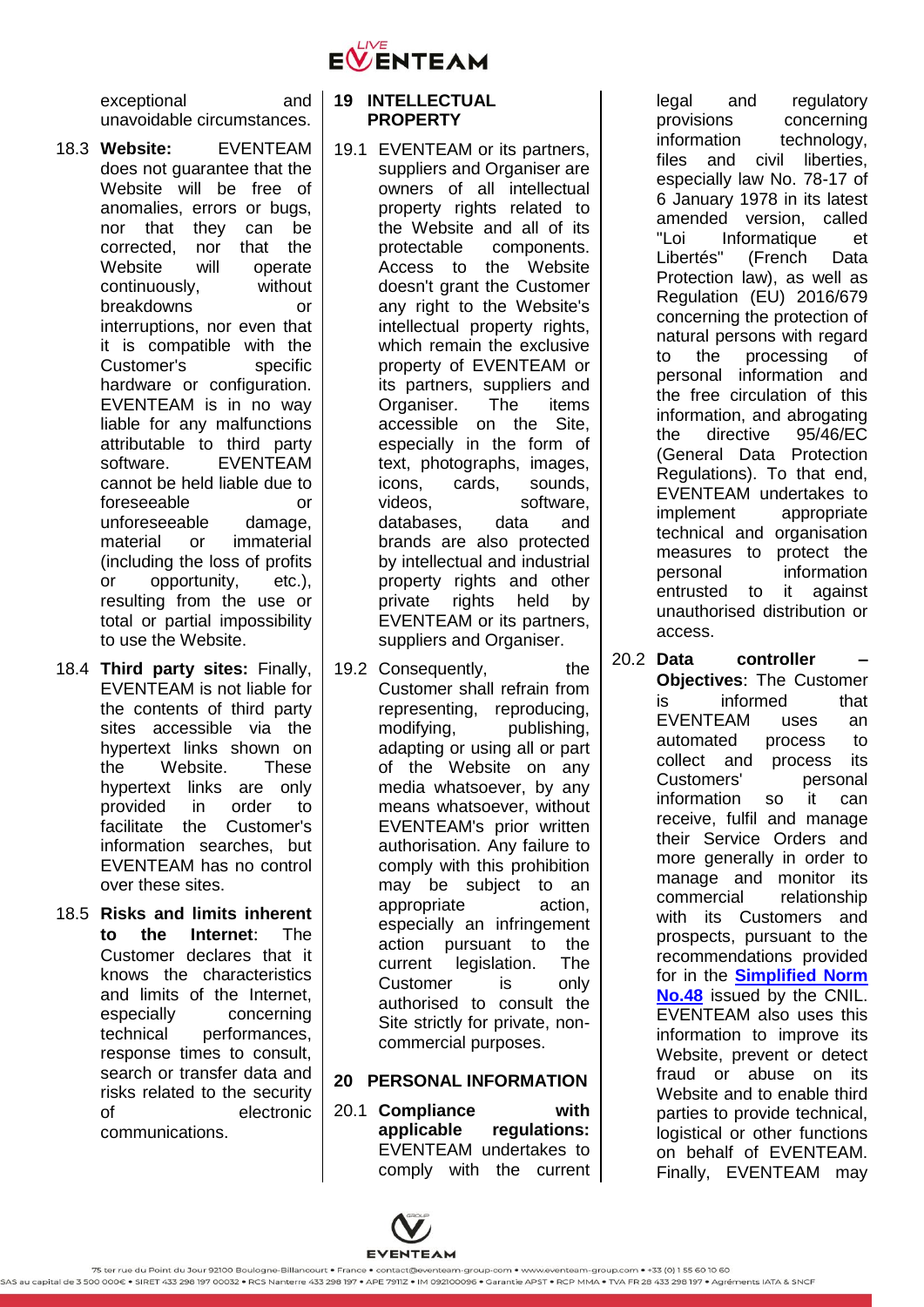

process its Customers' personal data in order to satisfy its legal obligations or to defend itself in connection with a legal proceeding.

- 20.3 The form fields shown on the Website marked by an asterisk are mandatory (\*) to create the Customer account and/or process his Order. If the Customer fails to provide this information, his requests cannot be processed.
- 20.4 **Cookies:** The Customer is also informed that, during his visits to the Website session cookies are installed in his computer's memory. The purpose of these cookies is to:
	- enable and improve the Website's operation;
	- enable third parties to provide technical, logistical or other functions on behalf of EVENTEAM;
	- identify the Customer so he can place Orders online;
	- provide the Customer with personalised functionalities like the "recommended for you" products, advertising announcements based on his centres of interest on other websites and storing "already seen" products between visits in order to improve the purchasing experience; and
	- prevent fraudulent activities and improve the Website's security.

For more information about the cookies used by EVENTEAM and in particular concerning the means that can be used to refuse or disable them, the Customer may consult the "GDPR" tab on the Website.

- 20.5 **Data concerned**: The data collected are primarily the data concerning the identity of the Customer and trip participants (surname, first name, address and phone number), the references of their identity papers (national ID card, passport), the means of payment data, the transaction data, the tracking data concerning the commercial relationship and payment of invoices, the data necessary to carry out loyalty programme and prospecting actions and other information that the Customer may freely provide to EVENTEAM so the ordered Services are well organised, via the Website or by other means.
- 20.6 **Retention time**: The personal information of the Customer and participants are only kept during the period strictly necessary for EVENTEAM's processing in the context of managing its customers and prospects, pursuant to the recommendations set out in the **Simplified Norm No.48** issued by the CNIL.

#### **Concerning the customer and prospect management data:**

The personal information related to customers are kept for the necessary period to manage the customer relationship and then archived during the time limits set by law.

The customer information used for commercial prospecting is kept for a period of 3 years from the end of the commercial relationship (e.g., from a purchase, the expiration date of a guarantee, the end of a service contract or the last contact from the customer).

The personal information related to a non-customer prospect is kept for a period of 3 years from its collection by the data controller or the last contact from the prospect (e.g., a document request or a click on a hypertext link contained in an email; on the other hand, opening an email cannot be considered as a contact from the prospect).

# **Concerning identity papers**

In the event the right to access or correct is exercised, the data related to identity papers are kept for the period provided for in article 9 of the French Code of Criminal Procedure (namely one year). In the event the right to object is exercised, these data are archived for the time limit provided for in article 8 of the French Code of Criminal Procedure (namely 6 years).

## **Concerning bank card data**

Bank card data are deleted once the transaction is complete (i.e., its payment is completed).

In the case of payment by bank card, the card number and its date of validity may

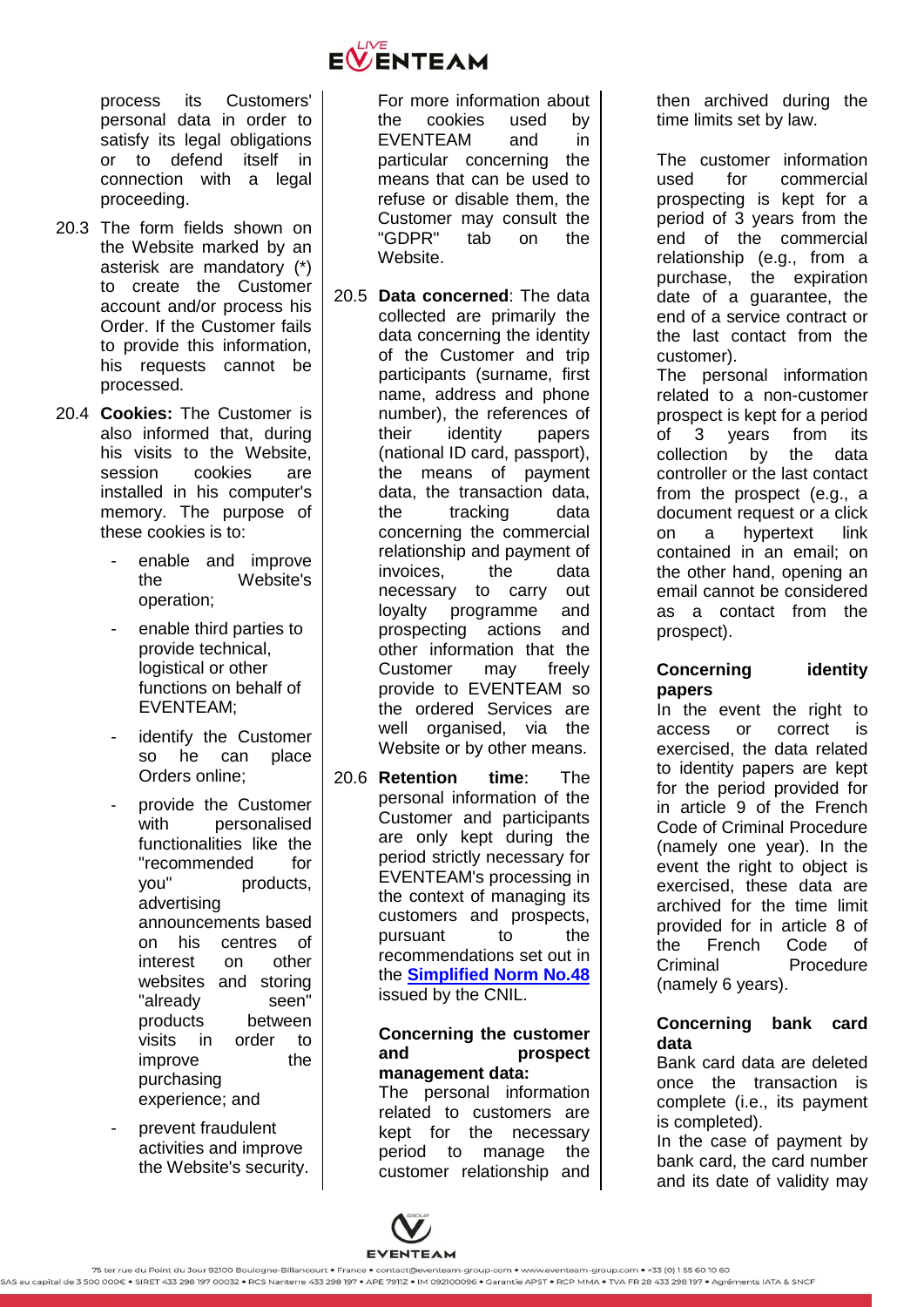

be kept for evidence purposes in case of a potential dispute of the transaction, in intermediate archives, for a maximum period of 15 months from the date of debit.

#### **Concerning the management of opt-out lists from receiving prospecting:**

When a person exercises his right to opt out of receiving prospecting with a data controller, the information used to take into account his opt-out right are kept at least three years from the exercise of the opt-out right. These data can in no case be used for other purposes than to manage the opt-out right and only the necessary data to take the opt-out right into account must be kept (e.g., the email address).

### **Concerning web analytics statistics:**

The information stored in users' terminals (e.g., cookies) or any other component used to identify users and make it possible to trace them, are kept for 13 months. After this period, the data are deleted or anonymised.

20.7 **Recipients**: The Customer is informed and accepts that, in the context of fulfilling the Orders, the personal information that he has provided is intended for authorised EVENTEAM personnel and authorises EVENTEAM to transmit this information to third party service providers (subcontractors, suppliers, carriers, hotel operators, activity providers, third party vendors, etc.) only for the needs of performing the contract concluded with the Customer.

The Customer's personal data may also be shared with other companies in the EVENTEAM group; websites from which the Customer may be redirected to the EVENTEAM Website ("referral websites") or commercial partners with whom EVENTEAM jointly offers products or services. When the Customer is a natural person not acting professionally, no personal data may be transmitted to third parties for purposes of commercial prospecting for products or services that are not similar to those proposed by EVENTEAM, unless the Customer has previously and actively given his consent to these communications,

EVENTEAM has no control over the policies of confidentiality of the referral websites or its commercial partners. Therefore, the Customer is invited to take note of their respective policies concerning the processing of personal data.

These third party service providers may be located around the world, depending on the location of the Event and/or planned stay or trip. In the event where the third party service providers would be established in countries that don't offer a level of protection of personal data equivalent to that offered by French law, only the data necessary to fulfil and manage the Customer's Order are transferred pursuant to the exceptions provided for in the current regulations (article 49c) of the General Data Protection Regulations and 69, 5° of the French Data Protection law.

20.8 **Customer's Rights**: The Customer has the right to access, correct and delete his personal information. He can also exercise his right to opt out of having his personal information processed under the conditions provided for by the applicable French and European regulations. To exercise his rights, the Customer must send a letter to EVENTEAM - 75 ter Rue du Point du Jour - 92100 Boulogne-Billancourt along with proof of identity or an email to the following address: contact@eventeamgroup.com.

The combination of travel services offered to you is a package as defined in the directive (EU) 2015/2302. Therefore, you benefit from all EU rights applying to packages. EVENTEAM will be fully liable for the package's satisfactory performance as a whole. Moreover, as required by law, EVENTEAM has protection in place to refund your payments and, if transport is included in the package, to repatriate you in the event that it becomes insolvent. More information on key rights under Directive (EU) 2015/2302: http://eur-lex.europa.eu/legalcontent/FR/TXT/?uri=CELEX%3A 32015L2302

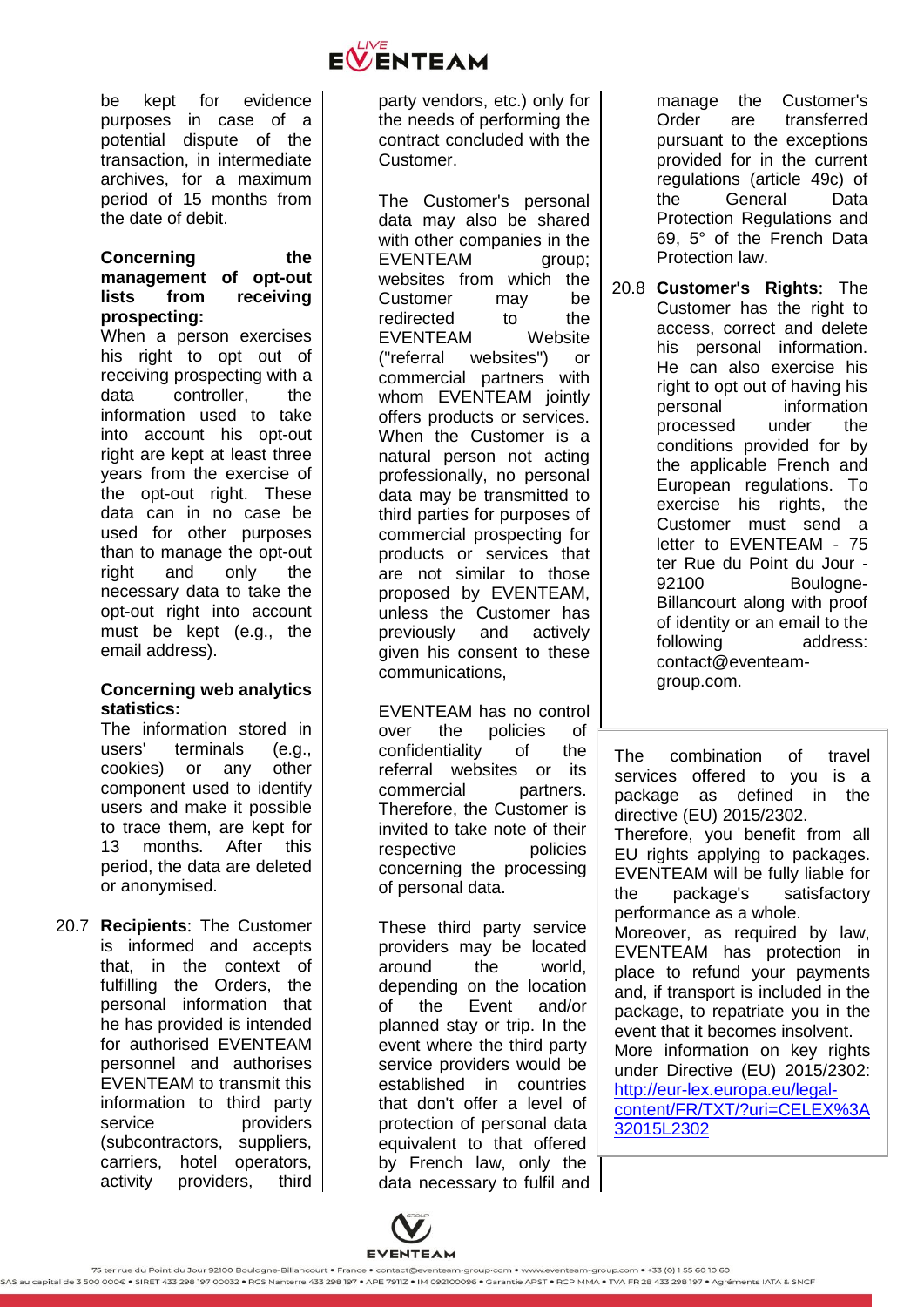### <span id="page-21-0"></span>**21 Admissible evidence**

- 21.1 It is expressly agreed that, apart from an obvious error by EVENTEAM, the data kept in its information system, especially in its electronic messaging tools, have evidentiary value regarding the Orders placed and the parties' fulfilment of their obligations.
- 21.2 The data on computer or electronic media kept by EVENTEAM constitute legally admissible means of proof with the same evidentiary value as any<br>written document that document that would be established, received or kept and these data may be validly produced by EVENTEAM in any dispute or legal proceeding.

### <span id="page-21-1"></span>**22 EFFECTIVE DATE – MODIFICATIONS OF THESE GTS**

- 22.1 These GTS are valid from 15/04/2019. This version supersedes the prior versions.
- 22.2 EVENTEAM reserves the right to modify these GTS<br>at any time without at any time without advance notice, it being understood that such modifications will only be applicable to Orders placed subsequently.

### <span id="page-21-2"></span>**23 CLAIMS – DISPUTE SETTLEMENT**

23.1 The Customer is required to inform EVENTEAM, without undue delay, of any non-compliance observed while a Service is being provided, so EVENTEAM can remedy the situation to the extent possible, as long as this doesn't generate



disproportionate costs, given the importance of the non-compliance and the value of the Services concerned. Any potential claim must be sent to EVENTEAM by any means capable of obtaining an acknowledgement of receipt within a maximum of thirty (30) days after the end of the trip or stav. unless a shorter timeframe is provided elsewhere in these GTS. Beyond this timeframe, the Customer waives any recourse and claims against EVENTEAM. In addition, the claims will only be accepted to the extent that the difficulties they refer to were reported to EVENTEAM or to the supplier during the Service so an attempt could be made to remedy the situation to the extent possible, as long as this doesn't generate disproportionate costs, given the importance of the non-compliance and the value of the Services concerned.

23.2 After having submitted a claim to the EVENTEAM customer service, and if a satisfactory response is not received within 3 months from the submission of the claim, the Customer may refer the claim to the Tourism and Travel mediator, whose address and terms of submission are available on the website www.mtv.travel.

#### <span id="page-21-3"></span>**24 INVALIDITY**

In the case where one of the stipulations provided for in these GTS would be declared null and void or without effect, it will be

considered not to have been made, without this affecting the validity of the other stipulations.

### <span id="page-21-4"></span>**25 APPLICABLE LAW AND COMPETENT JURISDICTION**

These GTS, and more generally the contract concluded between EVENTEAM, is subject to French law. In case of a dispute with a customer not considered as a "consumer" as defined in the French Consumer Code, express jurisdiction is attributed to the Commercial Court of Paris, France, notwithstanding the plurality of defendants or introduction of third parties, including for emergency or protective measures. In the other cases, the dispute will be submitted to the competent French Courts, pursuant to the provisions of the French Code of Civil Procedure. Pursuant to article 1 of the decree of 1 March 2018 establishing the model of information form for the sale of trips and stays, EVENTEAM provides the traveller with a form that includes the information forms set out in 1° to 8° of article R.211-4 of the French Code of Tourism, which are sufficient for the planned contract, as well as the summary of his rights according to the model reproduced hereafter:

Key rights provided by directive (EU) 2015/2302 transposed in the French Code of Tourism:

> Travellers shall receive all essential information about the package before concluding the package tour contract.